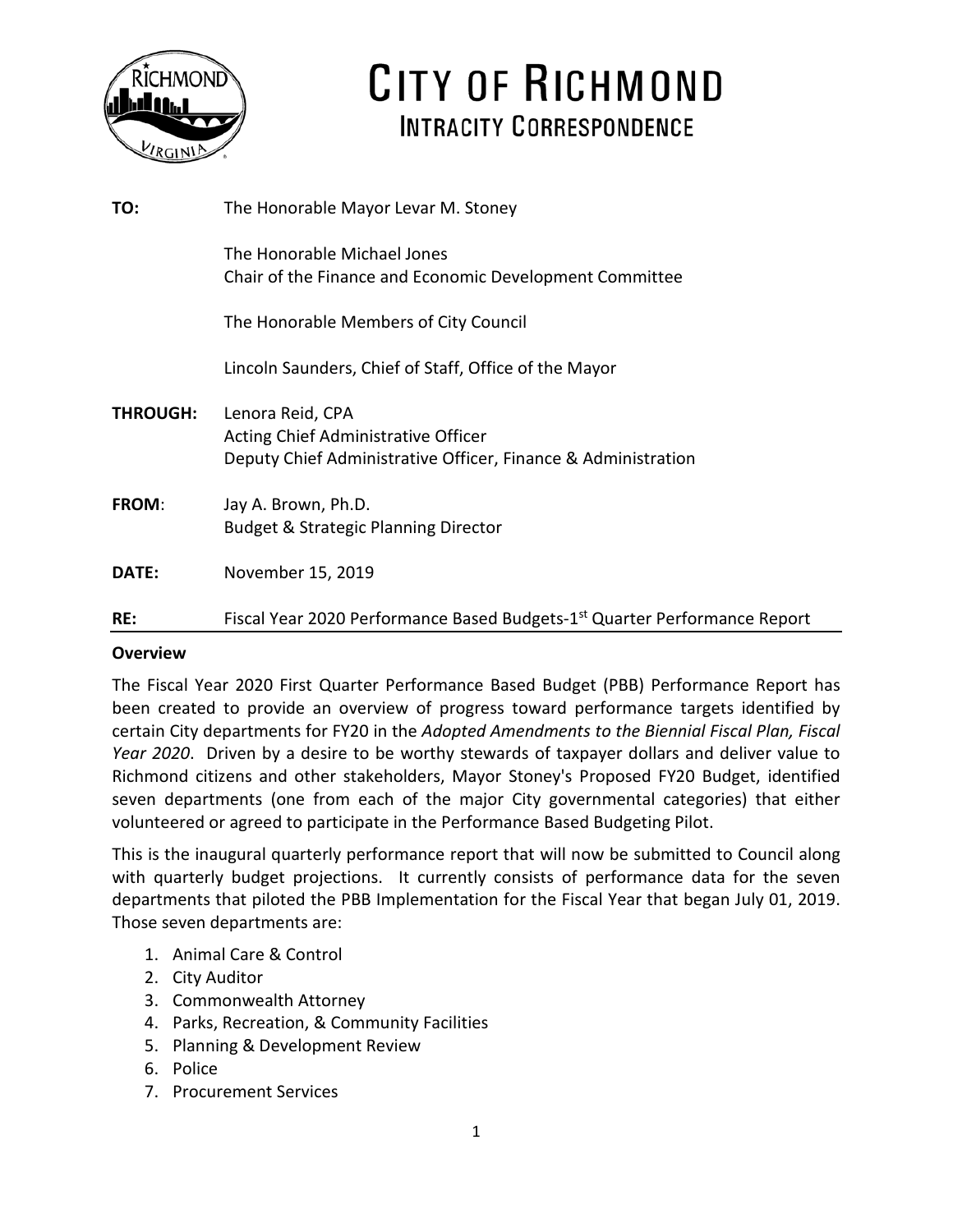The report is intended to provide leadership with a quarterly view of where the department currently stands in relation to its intended service delivery levels and expenditures for those services. It is hoped that taking a proactive approach to monitoring departmental performance will afford leadership intervention opportunities (where applicable) as well as opportunities to acknowledge and celebrate stellar performance (where applicable). It must be noted that planning and performance management are iterative processes and this report will be continuously improved as feedback and growth dictates.

#### **Contents**

This PBB performance report begins with a brief overview of each departments' efforts to align the work it does and resources allocated with organizational strategic priorities in order to achieve successful service delivery outcomes and determine whether the intended results justify the investment being made. This requires a change in thinking: moving away from a concentration on line items and instead, focusing on performance levels and the impact of funding on service delivery.

Next the report contains an overview of critical services and performance trends. The point of this section is to show performance trends over time and begin to start looking at the way the various service measures relate to one another.

The report includes performance actuals as of the end of the first quarter of FY20 (09/30/2019). During the first quarter of FY20, departments have also begun efforts to quantify the budget and actuals per each performance measure. In some cases, that data is available in this report. In many cases, departments are still working to develop the infrastructure and methodology for tracking the data. In those cases, the data is not yet available for the report. The Department of Budget and Strategic Planning, Office of Performance Management will continue to work with PBB departments throughout the course of Fiscal Year 2020 to capture the "true budget" and "true expenditures" to achieve targeted service delivery levels.

Within the performance report, each performance measure has been given one of three colors to visually indicate status. The purpose of these color identifications is for the departments to provide a somewhat subjective assessment of the progress towards their annual targets for each measure. **Green** = on track, no real issues, department expects to reach target. **Yellow** = additional attention needs to be paid to this measure to avoid being at risk. **Red** = some level of assistance or intervention is needed to ensure success of the target.  $\Box$  = Input Pending, awaiting receipt of data or completion of sufficient time for indicator (data expected in Q2).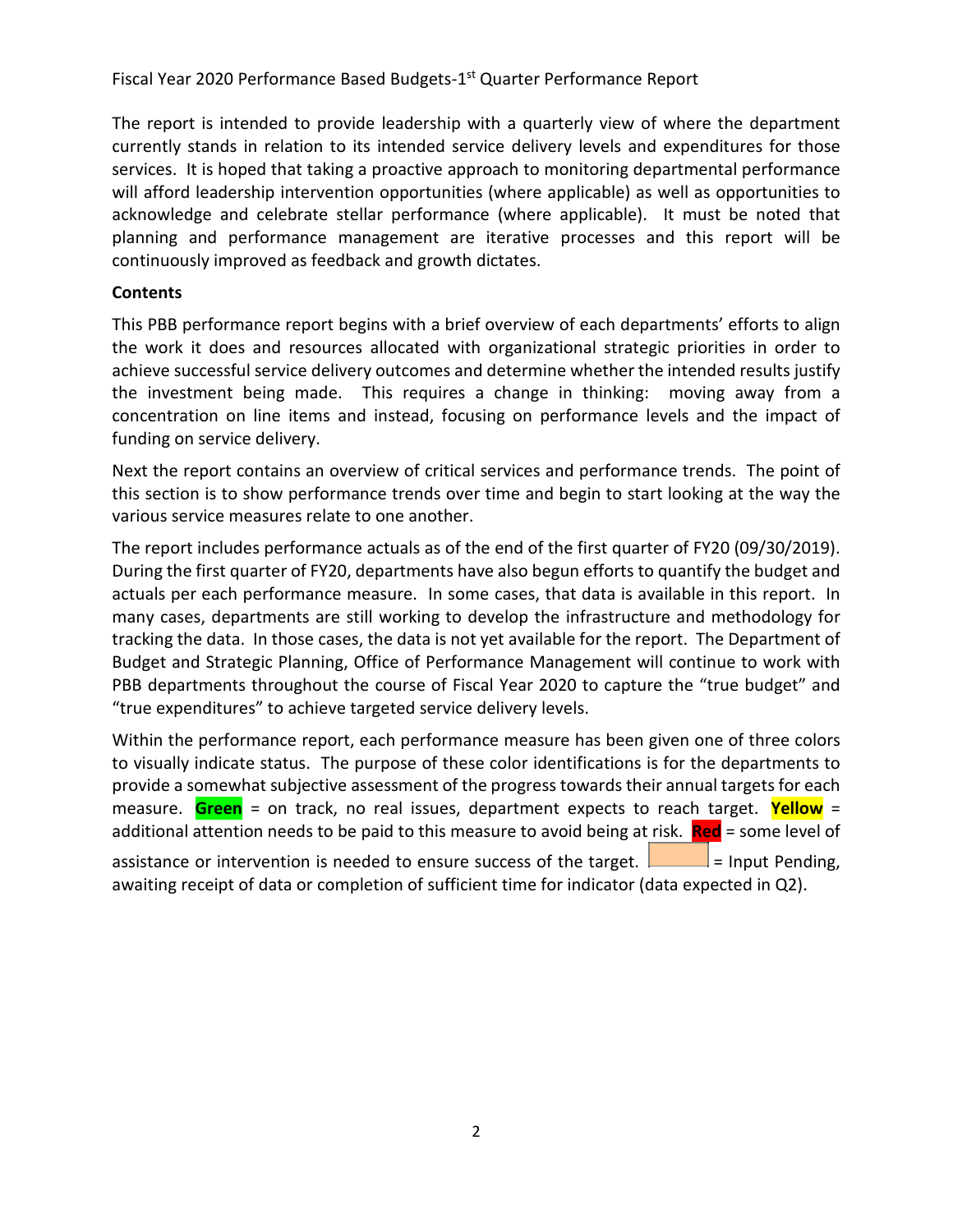### **OFFICE OF ANIMAL CARE AND CONTROL DEPARTMENT OVERVIEW**

Richmond Animal Care & Control (RACC) manages and protects the animal population in Richmond, VA, enforces animal ordinances, protects the health and welfare of the citizens, and strives to place as many unwanted animals as possible in loving homes.

### **MAYORAL PRIORITY AREA/S IMPACTED**

- Efficient and High-Quality Service Delivery
- Public Safety, Health, & Wellness

### **COUNCIL FOCUS AREA/S IMPACTED**

• Responsive, Accountable, and Innovative Government

### **PERFORMANCE TRENDS**





| Animal Care SV2216: Animal                                                                                                                                                                                             | <b>Measures</b>      | PR or     | <b>FY18</b> | <b>FY19</b> | <b>FY20</b>   | <b>FY20</b> |
|------------------------------------------------------------------------------------------------------------------------------------------------------------------------------------------------------------------------|----------------------|-----------|-------------|-------------|---------------|-------------|
| Care involves the equipment,                                                                                                                                                                                           |                      | AR?       | Actual      | Actual      | <b>Target</b> | Current     |
| supplies, medical and<br>laboratory testing, veterinary<br>services and personnel<br>required to operate and<br>maintain the City of Richmond<br>animal shelter and perform<br>public safety services in the<br>field. | Live Release<br>Rate | <b>PR</b> | 90%         | 91%         | 92%           | 91%         |

**PR= Mayor's Performance Review Recommendation**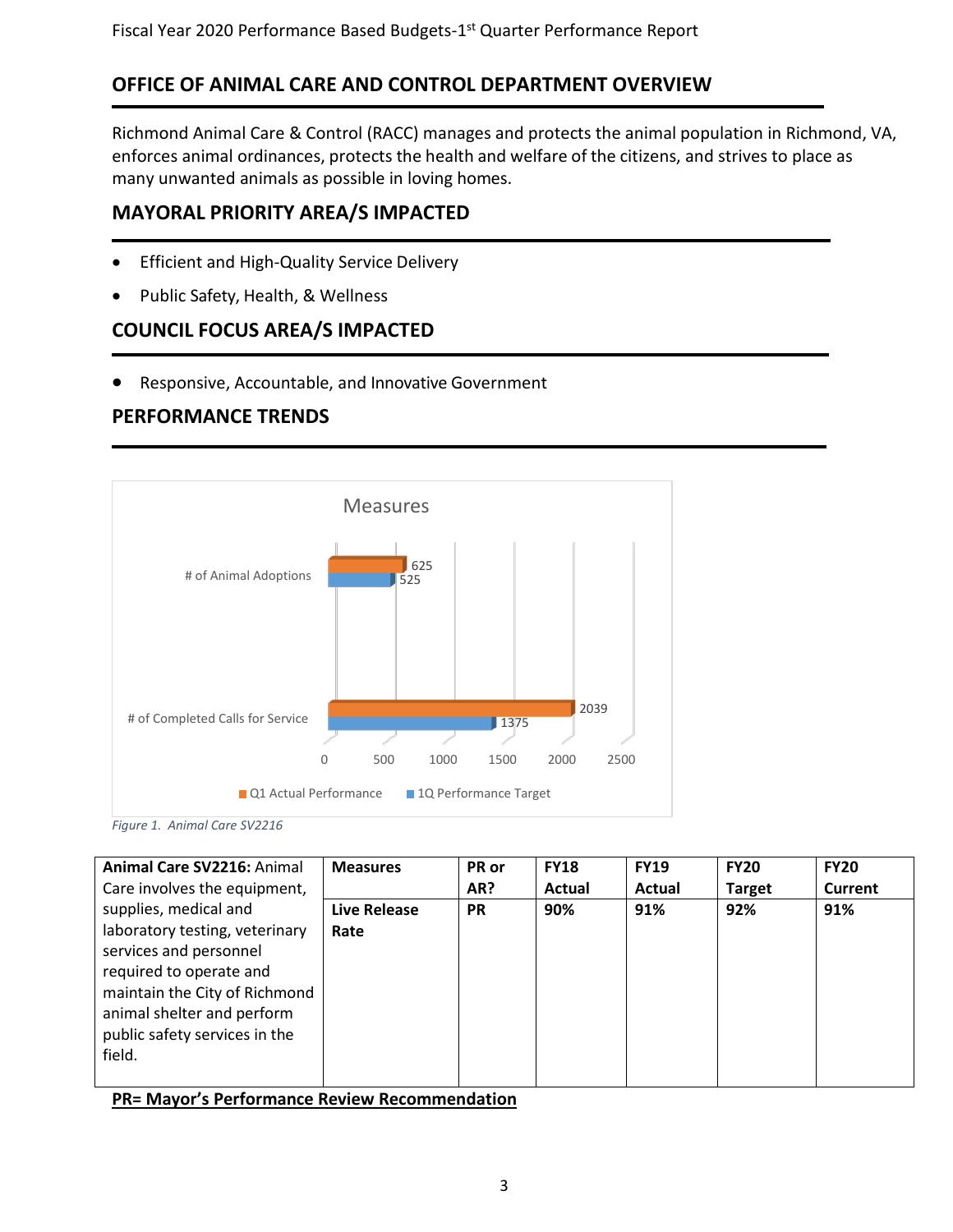#### **AGENCY PERFORMANCE INDICATORS – OFFICE OF ANIMAL CARE & CONTROL**

| Performance<br><b>Measure</b> | <b>FY20</b><br><b>Performance</b><br><b>Target</b> | Q1 Actual<br>Performance Yellow, | Q1<br><b>Status</b><br>(Red,<br>or<br>Green) | <b>FY20</b><br>Adopted<br><b>Budget</b><br>(per Perf.<br>Measure) | Q1 Actual<br><b>Expenditures</b><br>(per Perf<br>Measure) | <b>Service Name</b>     | <b>Service Code</b> | <b>FY20</b><br><b>Adopted</b><br><b>Budget</b><br><b>Total (for</b><br>the<br>Service) | Q1 Actual<br>(for the<br>Service) | <b>Comments</b>                                                                                                                                                                                                                                                                            |
|-------------------------------|----------------------------------------------------|----------------------------------|----------------------------------------------|-------------------------------------------------------------------|-----------------------------------------------------------|-------------------------|---------------------|----------------------------------------------------------------------------------------|-----------------------------------|--------------------------------------------------------------------------------------------------------------------------------------------------------------------------------------------------------------------------------------------------------------------------------------------|
|                               |                                                    |                                  |                                              |                                                                   |                                                           | <b>Animal Control</b>   | SV2201              | 507,777                                                                                | 107,172                           |                                                                                                                                                                                                                                                                                            |
|                               |                                                    |                                  |                                              |                                                                   |                                                           | Fleet Management SV1502 |                     | 22,000                                                                                 | 12,513                            |                                                                                                                                                                                                                                                                                            |
| # of Completed                |                                                    |                                  |                                              |                                                                   |                                                           | Management Info         |                     |                                                                                        |                                   |                                                                                                                                                                                                                                                                                            |
| <b>Calls for Service</b>      | 5500                                               |                                  | 2039 Green                                   | 524,069                                                           |                                                           | 118,455 Systems         | SV1011              | 3,500                                                                                  | $\overline{\phantom{a}}$          |                                                                                                                                                                                                                                                                                            |
| # of Animal<br>Adoptions      | 2100                                               |                                  | 625 Green                                    | 471,763                                                           |                                                           | 115,096 Animal Care     | <b>SV2216</b>       | 479,450                                                                                | 116,429                           |                                                                                                                                                                                                                                                                                            |
| % of Live Release<br>Rate     | 92%                                                |                                  | 91% Yellow                                   | 471,763                                                           |                                                           | 115,096 Animal Care     | SV2216              | 479,450                                                                                | 116,429                           | This percentage changes slightly from<br>factors we cannot control. For example,<br>if we seize 40 dogs that are deemed a<br>safety risk to the public all 40 would be<br>euthanized and affect the live release<br>percentage. We will never compromise<br>public safety for a save rate. |
| N/A                           | N/A                                                | N/A                              | N/A                                          | N/A                                                               | N/A                                                       | Administration          | SV0801              | 350,320                                                                                | 74,681                            |                                                                                                                                                                                                                                                                                            |
|                               |                                                    |                                  |                                              |                                                                   |                                                           | Financial               |                     |                                                                                        |                                   |                                                                                                                                                                                                                                                                                            |
| N/A                           | N/A                                                | N/A                              | N/A                                          | N/A                                                               | N/A                                                       | Management              | SV0908              | 127,103                                                                                | 28,225                            |                                                                                                                                                                                                                                                                                            |
| N/A                           | N/A                                                | N/A                              | N/A                                          | N/A                                                               | N/A                                                       | Default                 | 000000              |                                                                                        | (862)                             |                                                                                                                                                                                                                                                                                            |
|                               |                                                    |                                  |                                              | \$1,467,595                                                       | \$<br>348,647                                             |                         |                     | $$1,969,600$ $$454,587$                                                                |                                   |                                                                                                                                                                                                                                                                                            |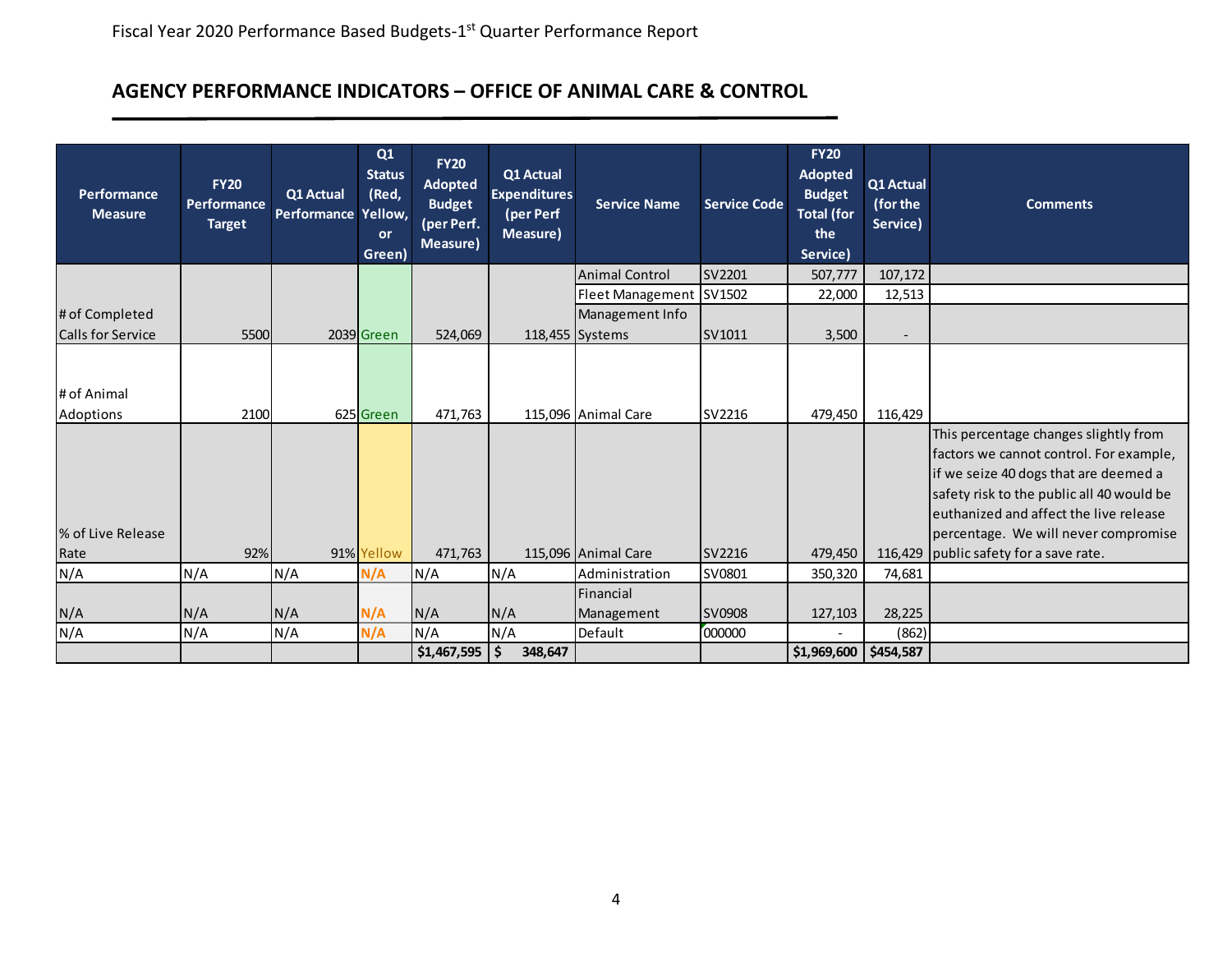### **CITY AUDITOR DEPARTMENT OVERVIEW**

We are committed to providing professional, independent auditing services to City agencies, in order to promote

- Full financial accountability
- Efficiency and effectiveness of operations and programs
- Compliance with relevant laws and regulations

Under the guidance of the city's Audit Committee, the audit staff helps support management's internal control structures. Thereby, the office assists the City Council and the city administration in achieving their goals and objectives.

### **MAYORAL PRIORITY AREA/S IMPACTED**

• Efficient & High-Quality Service Delivery

### **COUNCIL FOCUS AREA/S IMPACTED**

• Responsive, Accountable and Innovative Government

### **PERFORMANCE TRENDS**



*Figure 2. This measure tracks the cost savings and dollar impacts of the completed audits. Audit Services SV1801*

| <b>Audit Services SV1801 - This</b> | <b>Measures</b>         | <b>FY18 Actual</b> | <b>FY19 Actual</b> | <b>FY20 Target</b> | <b>FY20 Current</b> |
|-------------------------------------|-------------------------|--------------------|--------------------|--------------------|---------------------|
| service measurement takes the       | Recommendation          | 98.9%              | 97%                | 95%                | 94.23%              |
| total number of audit               | <b>Concurrence Rate</b> |                    |                    |                    |                     |
| recommendations in a fiscal year    |                         |                    |                    |                    |                     |
| and defines how many were           |                         |                    |                    |                    |                     |
| agreed to be implemented.           |                         |                    |                    |                    |                     |
|                                     |                         |                    |                    |                    |                     |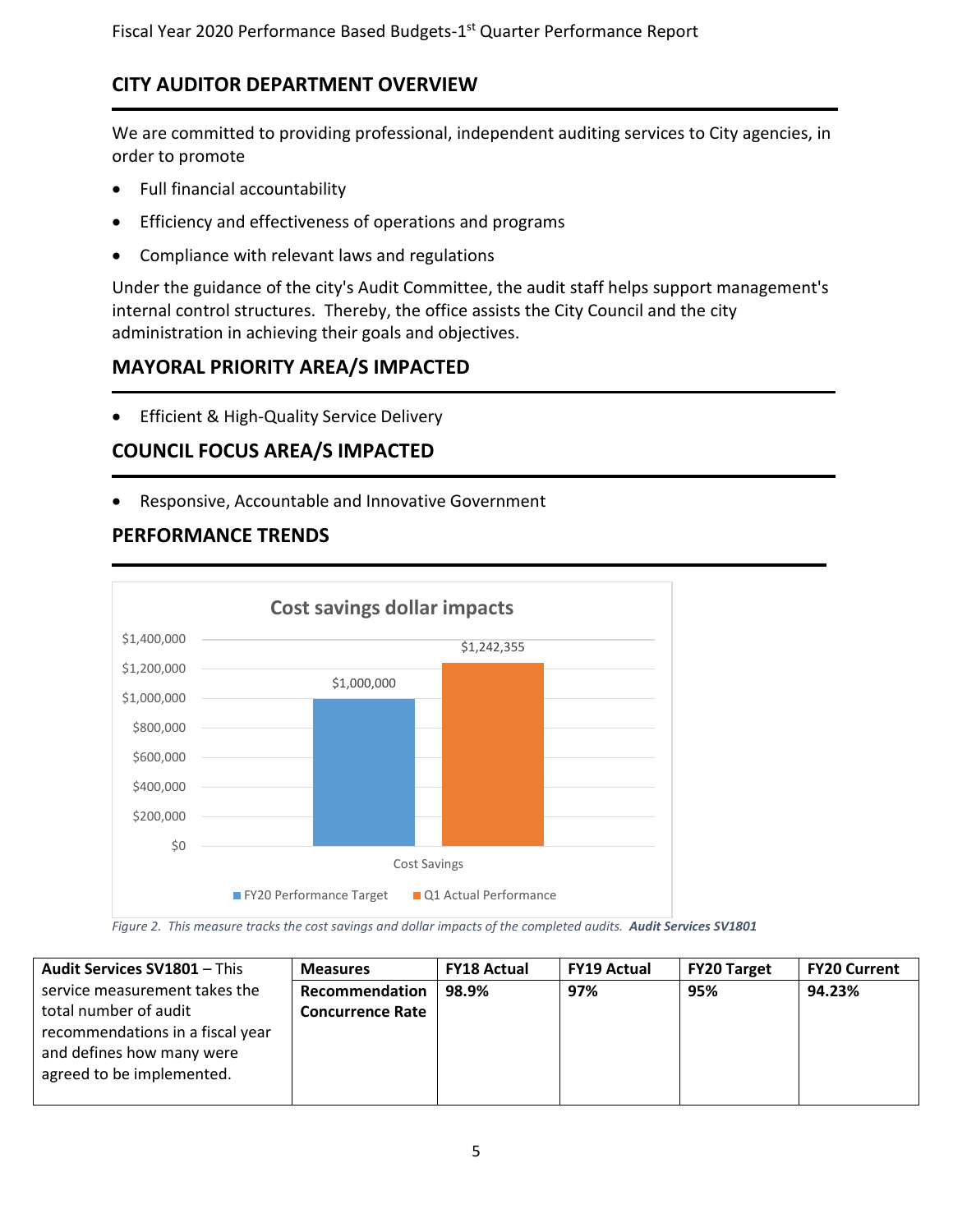# **AGENCY PERFORMANCE INDICATORS – CITY AUDITOR**

| <b>Performance Measure</b> | <b>FY20</b><br><b>Performance</b><br><b>Target</b> | Q1 Actual<br><b>Performance</b> | Q1 Status<br>(Red,<br>Yellow,<br>or<br>Green) | <b>FY20 Adopted</b><br><b>Budget (per Perf.</b><br>Measure) | Q1 Actual<br><b>Expenditures</b><br>(per Perf<br>Measure) | <b>Service Name</b>   | <b>Service Code</b> | <b>FY20 Adopted</b><br><b>Budget Total Q1 Actual</b><br>(for the<br>Service) | (for the<br>Service) | <b>Comments</b>               |
|----------------------------|----------------------------------------------------|---------------------------------|-----------------------------------------------|-------------------------------------------------------------|-----------------------------------------------------------|-----------------------|---------------------|------------------------------------------------------------------------------|----------------------|-------------------------------|
| <b>Cost Savings</b>        | \$1,000,000                                        | \$<br>1,242,355                 | Green                                         |                                                             |                                                           | <b>Audit Services</b> | SV1801              |                                                                              |                      | Represents total amount       |
| % direct time spent on     |                                                    |                                 |                                               |                                                             |                                                           |                       |                     |                                                                              |                      | spent by department. Total    |
| laudits                    | 78.00%                                             |                                 | 78.17% Green                                  |                                                             |                                                           | <b>Audit Services</b> | SV1801              |                                                                              |                      | of \$1,6654,946 (Column F) is |
| Recommendation             |                                                    |                                 |                                               |                                                             |                                                           |                       |                     |                                                                              |                      | not counting External Audit   |
| Concurrence Rate           | 95.00%                                             |                                 | 94.23% Green                                  | 1,665,946                                                   | 285,806                                                   | Audit Services        | SV1801              | 1,987,464                                                                    | 285,806              | Contract. However, the        |
|                            |                                                    |                                 |                                               |                                                             |                                                           |                       |                     |                                                                              |                      | total Adopted Budget for      |
|                            |                                                    | Annual Follow                   |                                               |                                                             |                                                           |                       |                     |                                                                              |                      | the Services (Column J)       |
| <b>IRecommendation</b>     |                                                    | up completed in                 |                                               |                                                             |                                                           |                       |                     |                                                                              |                      | does include the Audit        |
| Implementation Rate        |                                                    | 60.00% 2nd quarter              | Green                                         |                                                             |                                                           | <b>Audit Services</b> | SV1801              |                                                                              |                      | Contract.                     |
|                            |                                                    |                                 |                                               | 1,665,946                                                   | 285,806                                                   |                       |                     | 1,987,464                                                                    | 285,806              |                               |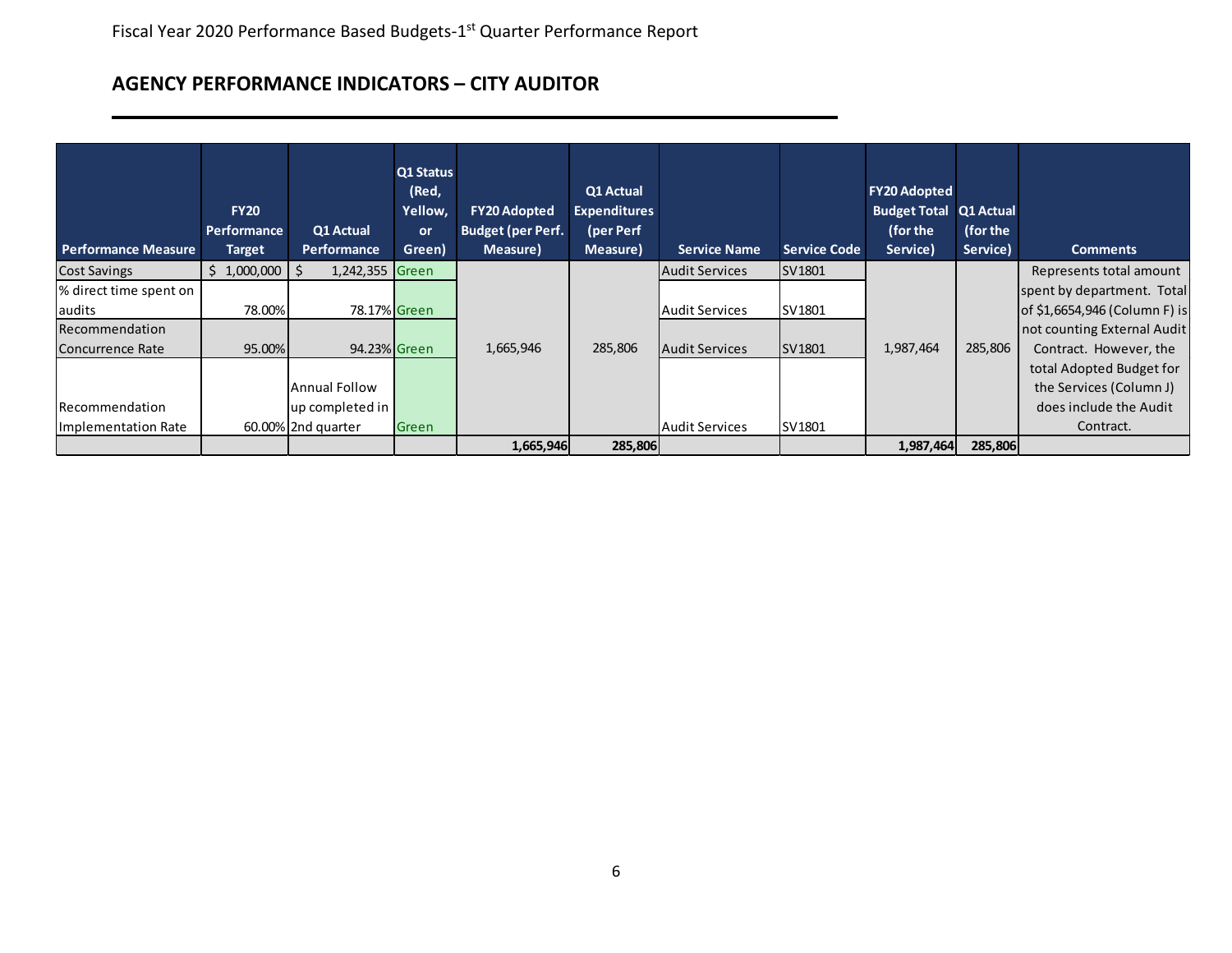### **COMMONWEALTH ATTORNEY DEPARTMENT OVERVIEW**

The Commonwealth's Attorney's Office prosecutes all levels of criminal and traffic offenses committed in the City of Richmond, with prosecutors and staff dispersed among the Manchester, John Marshall, and Oliver Hill Courthouses. Our jurisdiction includes all adult offenses as well as those committed by and against juveniles. We prioritize investigations of violent offenders and attempt to strategically prosecute them whenever possible. Through strong collaborations with our Federal partners, VCU, and the Department of Probation and Parole, the Office utilizes a multi-agency approach to target violent predators for immediate removal from the community.

### **MAYORAL PRIORITY AREA/S IMPACTED**

- Public Safety, Health, & Wellness
- Efficient & High-Quality Service Delivery

### **COUNCIL FOCUS AREA/S IMPACTED**

- Safe Neighborhoods
- Responsive, Accountable and Innovative Government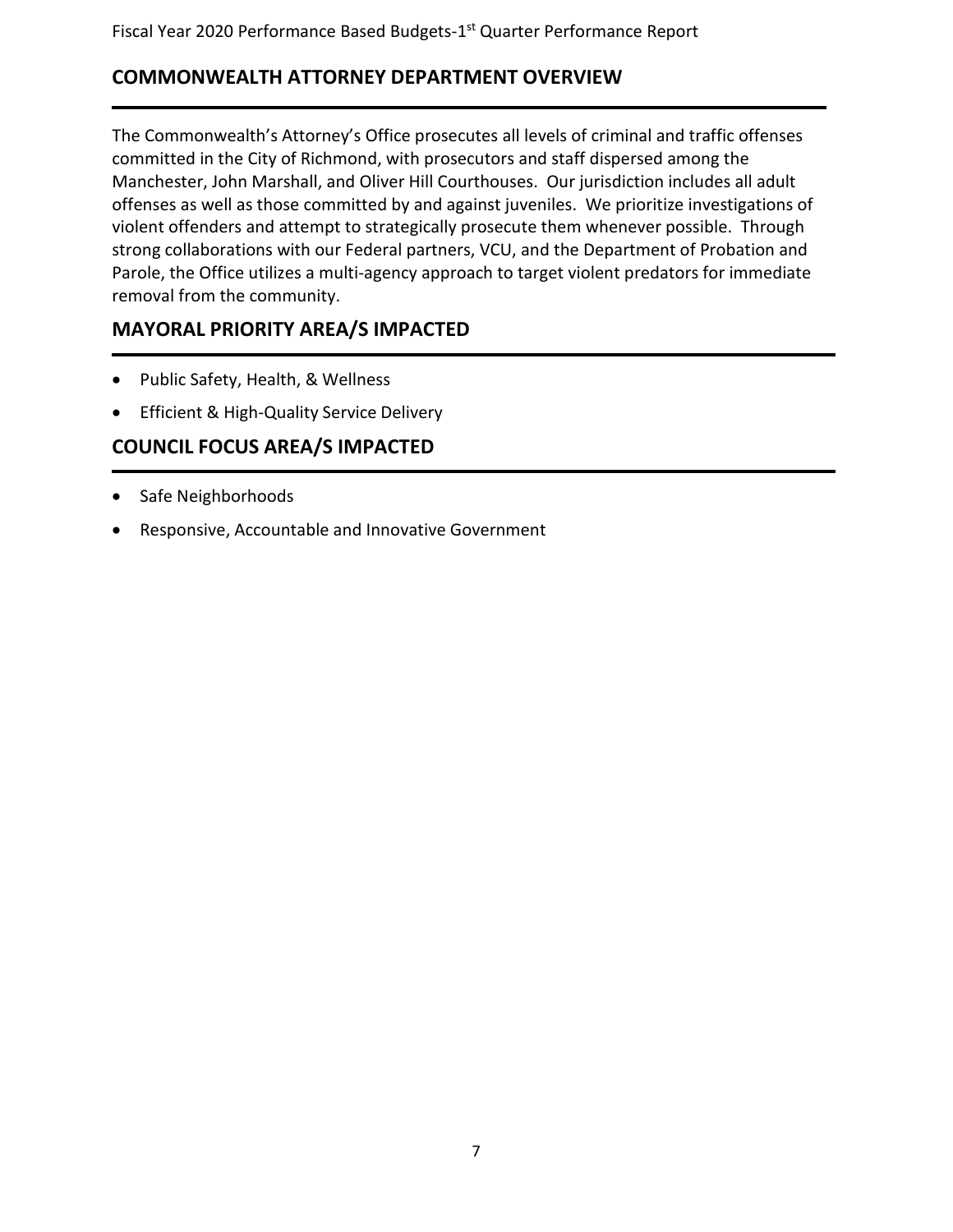# **AGENCY PERFORMANCE INDICATORS – COMMONWEALTH ATTORNEY**

| <b>Performance Measure</b><br>$\vert \nabla$                          | <b>FY20</b><br>Performance<br><b>Target</b><br>$\overline{\phantom{a}}$ | Q1 Actual Performance<br>$\mathbf{v}$                                                                                                                                                                                      | Q1 Status<br>(Red, Yellow,<br>or Green)<br>$\overline{\mathbf{v}}$ | <b>FY20</b><br>Adopted<br><b>Budget</b> (per<br>Perf.<br>Measure | Q1 Actual<br><b>Expenditures</b><br>(per Perf<br>Measure)<br>₹ | <b>Service Name</b><br>$\overline{\phantom{a}}$ | v      | <b>FY20 Adopted</b><br>Service Code Budget Total (for<br>the Service) | Q1 Actual (for the<br>Service) | <b>Comments</b>                                                                                                                        |
|-----------------------------------------------------------------------|-------------------------------------------------------------------------|----------------------------------------------------------------------------------------------------------------------------------------------------------------------------------------------------------------------------|--------------------------------------------------------------------|------------------------------------------------------------------|----------------------------------------------------------------|-------------------------------------------------|--------|-----------------------------------------------------------------------|--------------------------------|----------------------------------------------------------------------------------------------------------------------------------------|
| # of staff receiving<br>career relevant<br>training annually          | TBD                                                                     | O for first quarter                                                                                                                                                                                                        |                                                                    |                                                                  |                                                                |                                                 |        |                                                                       |                                | Calendar year 2019 is a<br>baseline data collection<br>year for the measures<br>identified as part of the<br>PBB process. As a result, |
|                                                                       |                                                                         |                                                                                                                                                                                                                            |                                                                    |                                                                  |                                                                | Administration                                  | SV0801 | 1,371,359                                                             | 253,883                        | no targets were selected.                                                                                                              |
| # of violent crime<br>cases                                           | TBD                                                                     | 28 murder cases, 73 aggravated<br>assault or robbery cases pending<br>or resolved. *** does not include<br>other violent crime categories<br>for which we are still working to<br>produce accurate statistics              |                                                                    |                                                                  |                                                                | Commonwealth<br>Attorney                        | SV1301 | 5,099,097                                                             | 1,021,949                      |                                                                                                                                        |
| Alternative<br>Placements (#people<br>assigned to special<br>dockets) | <b>TBD</b>                                                              | 35 - Mental Health Docket; 65 -<br><b>Drug Court Participants</b><br>$26 -$<br><b>DRC</b>                                                                                                                                  |                                                                    |                                                                  |                                                                | Commonwealth<br>Attorney                        | SV1301 |                                                                       |                                |                                                                                                                                        |
| # of cases that come<br>through the office                            | TBD                                                                     | 9098 case filings - does not<br>include some traffic infractions                                                                                                                                                           |                                                                    |                                                                  |                                                                | Commonwealth<br>Attorney                        | SV1301 |                                                                       |                                |                                                                                                                                        |
| Felony Avoidance Rate TBD<br>(based on 1st<br>intervention)           |                                                                         | circuit court felony case filings<br>are down by an average of 22 per<br>quarter for the first nine months<br>of 2019 compared to 2018. we are<br>working to produce a more<br>comprehensive number for<br>future quarters |                                                                    |                                                                  |                                                                | Commonwealth<br>Attorney                        | SV1301 |                                                                       |                                |                                                                                                                                        |
| # of attorneys<br>receiving career<br>relevant training<br>annually   | TBD                                                                     | 0 for first quarter                                                                                                                                                                                                        |                                                                    | \$10,825                                                         |                                                                | Commonwealth<br>\$0.00 Attorney                 | SV1301 |                                                                       |                                |                                                                                                                                        |
| Allegations of<br>Prosecutorial<br>Misconduct                         | TBD                                                                     | to the best of our knowledge and<br>belief, no formal allegations of<br>prosecutorial misconduct were<br>made to the bar                                                                                                   |                                                                    |                                                                  |                                                                | Commonwealth<br>Attorney                        | SV1301 |                                                                       |                                |                                                                                                                                        |
|                                                                       |                                                                         |                                                                                                                                                                                                                            |                                                                    | 10,825                                                           | \$0.00                                                         |                                                 |        | 345,866<br>$6,816,322$   \$                                           | 70,997<br>1,346,829            |                                                                                                                                        |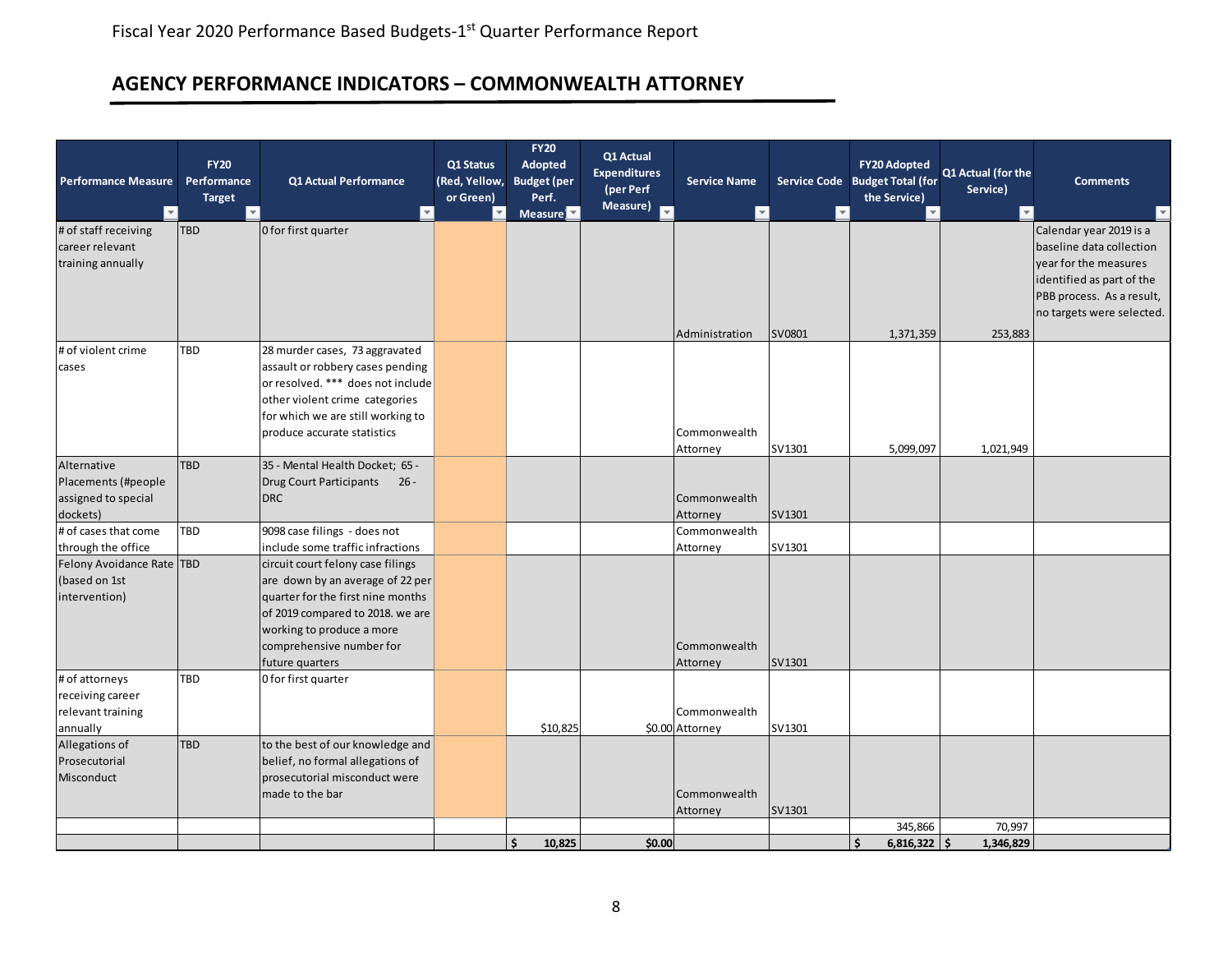### **PARKS, RECREATION, & COMMUNITY DEPARTMENT OVERVIEW**

Parks, Recreation & Community Facilities will be a professional, accountable, and compassionate department that works to build One Richmond by providing exceptional services and opportunities for a high quality of life for all citizens and strives to preserve, protect, maintain, and improve all of its natural resources, parkland, community facilities, and recreation opportunities for current and future generations. The department provides places and recreational opportunities for all people to gather, celebrate, contemplate, and engage in activities that promote health, well-being, community, and the environment.

### **MAYORAL PRIORITY AREA/S IMPACTED**

- Efficient and High-Quality Service Delivery
- Vibrant, Inclusive, & Mobile Communities
- Economic Empowerment
- Adult & Youth Education
- Public Safety, Health, & Wellness

### **COUNCIL FOCUS AREA/S IMPACTED**

- Responsive, Accountable and Innovative Government
- Strategic Infrastructure Investment
- Strong Futures for Children, Adults, and Families
- Safe Neighborhoods

### **PERFORMANCE TRENDS**

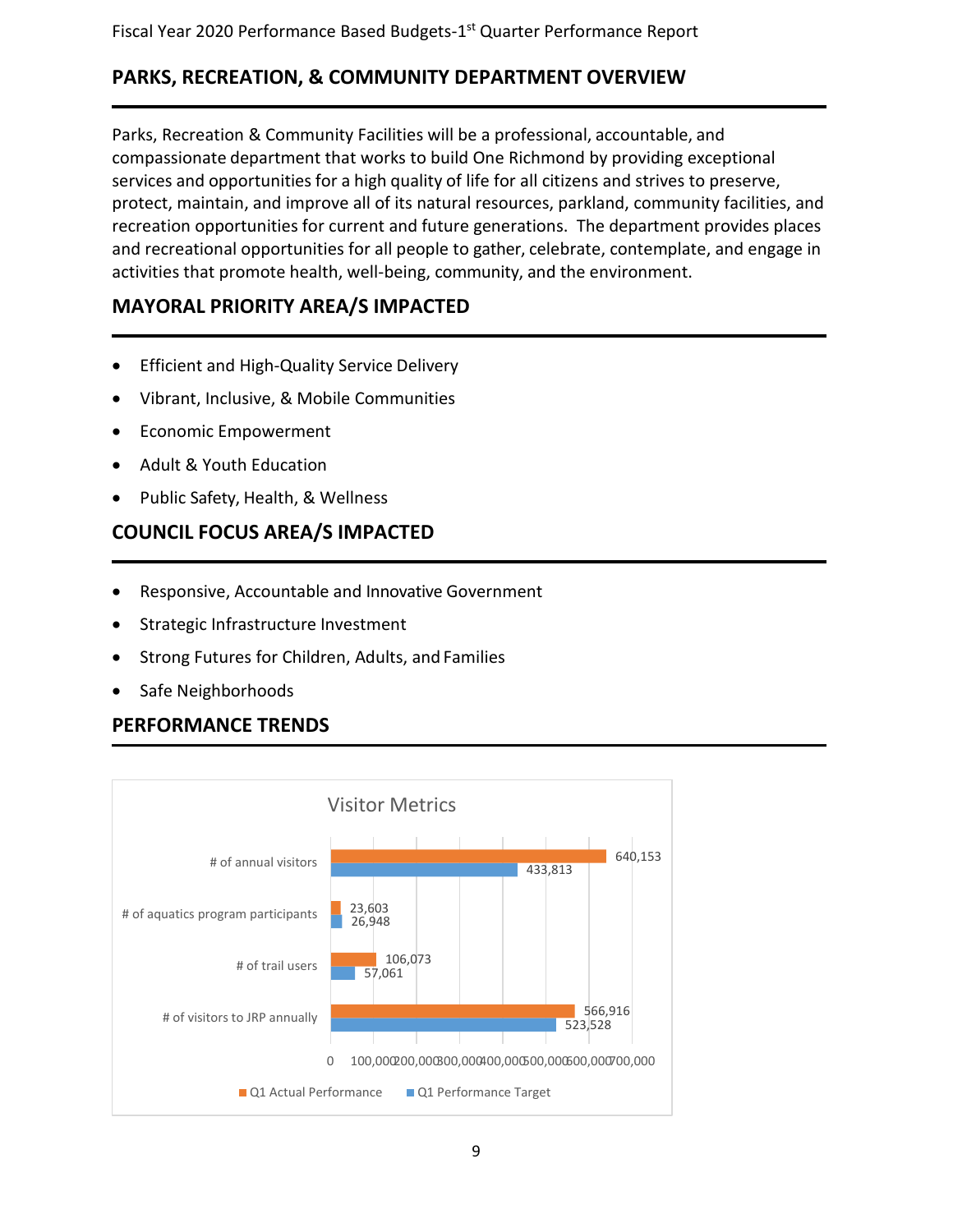# **AGENCY PERFORMANCE INDICATORS – PARKS, RECREATION, AND COMMUNITY FACILITIES**

| <b>Performance</b><br><b>Measure</b>                                                           | <b>FY20</b><br>Performa<br><b>nce</b><br><b>Target</b> | Q1<br><b>Actual</b><br><b>Perform</b><br>ance | Q1<br><b>Status</b><br>(Red,<br>Yellow,<br><b>or</b><br>Green) | <b>FY20</b><br><b>Adopted</b><br><b>Budget</b><br>(per Perf.<br><b>Measure)</b> | Q1<br><b>Actual</b><br><b>Expendit</b><br>ures (per<br><b>Perf</b><br><b>Measure</b> | <b>Service</b><br><b>Name</b> | <b>Service</b><br>Code | <b>FY20</b><br><b>Adopted</b><br><b>Budget</b><br><b>Total (for</b><br>the<br>Service) | Q1 Actual<br>(for the<br>Service) | <b>Comments</b>                                                                                                                           |
|------------------------------------------------------------------------------------------------|--------------------------------------------------------|-----------------------------------------------|----------------------------------------------------------------|---------------------------------------------------------------------------------|--------------------------------------------------------------------------------------|-------------------------------|------------------------|----------------------------------------------------------------------------------------|-----------------------------------|-------------------------------------------------------------------------------------------------------------------------------------------|
| # of registered<br>participants in<br>various Cultural Arts<br>programs and<br>summer programs | 550                                                    | 175                                           | Green                                                          | N/A                                                                             | N/A                                                                                  | Cultural<br><b>Services</b>   | SV0101                 | 650,773                                                                                | 292,844                           | Includes funding for<br>various<br>programs/duties not<br>related to program<br>registration.                                             |
| # of Pine Camp<br><b>Facility rentals</b>                                                      | 46                                                     | $\mathbf 0$                                   | Red                                                            | N/A                                                                             | N/A                                                                                  | Cultural<br>Services          | SV0101                 |                                                                                        |                                   | Includes funding for<br>various<br>programs/duties other<br>than facility rentals.<br>Facility rentals will<br>resume in October<br>2019. |
| # of volunteers                                                                                | 3,240                                                  | 1,024                                         | Green                                                          | N/A                                                                             | N/A                                                                                  | Volunteer<br>Coordination     | SV0304                 |                                                                                        |                                   | Measure is a product<br>of the work.                                                                                                      |
| # of volunteers                                                                                | 1,000                                                  | 622                                           | Green                                                          | N/A                                                                             | N/A                                                                                  | Volunteer<br>Coordination     | SV0304                 | 116,672                                                                                |                                   | Includes funding for<br>various<br>programs/duties other<br>than volunteer<br>coordination.                                               |
| # of volunteer<br>projects                                                                     | 60                                                     | 26                                            | Green                                                          | N/A                                                                             | N/A                                                                                  | Volunteer<br>Coordination     | SV0304                 |                                                                                        |                                   | Includes funding for<br>various<br>programs/duties other<br>than volunteer<br>coordination.                                               |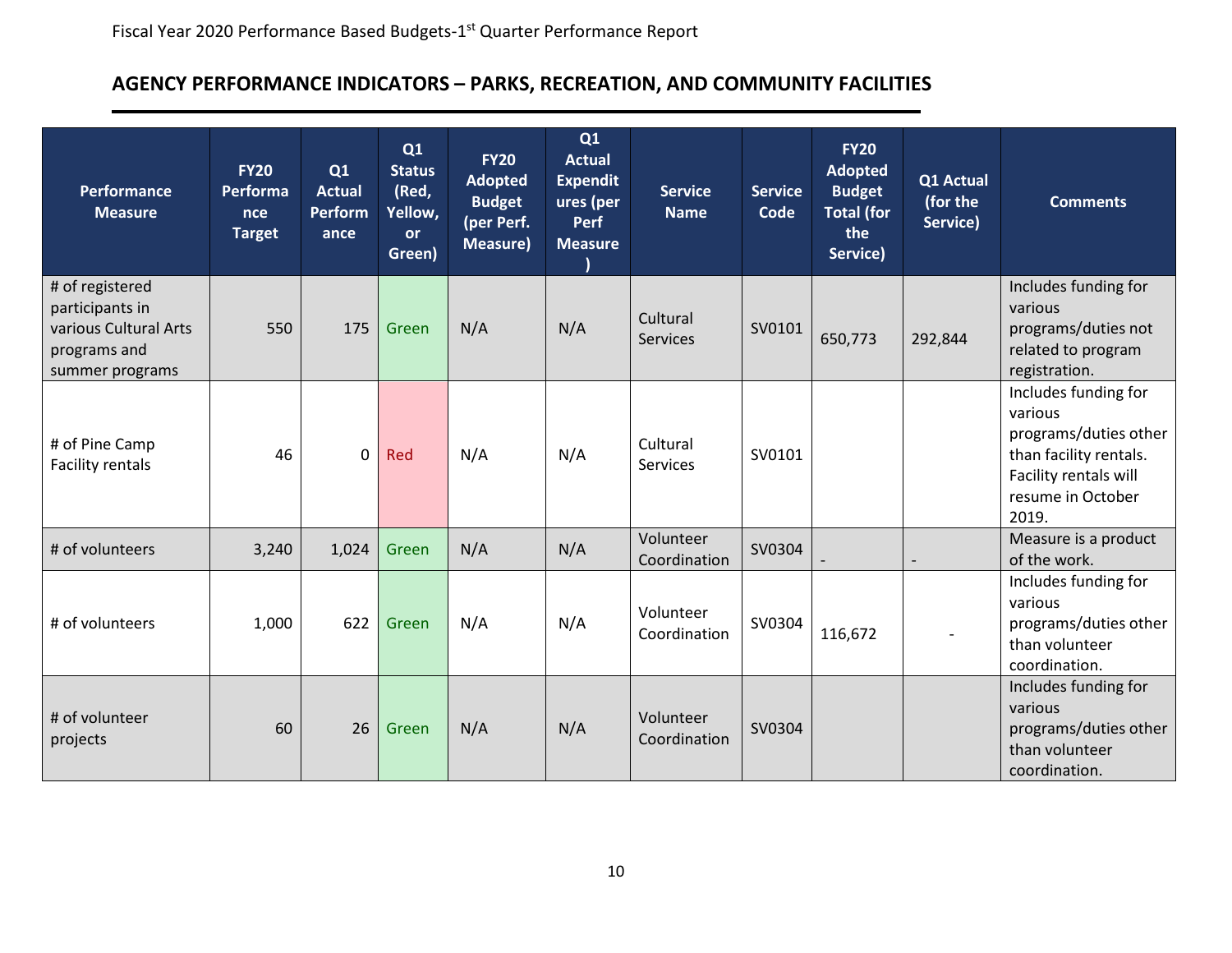| <b>Performance</b><br><b>Measure</b>                                             | <b>FY20</b><br>Performa<br>nce<br><b>Target</b> | Q1<br><b>Actual</b><br><b>Perform</b><br>ance | Q1<br><b>Status</b><br>(Red,<br>Yellow,<br><b>or</b><br>Green) | <b>FY20</b><br><b>Adopted</b><br><b>Budget</b><br>(per Perf.<br><b>Measure)</b> | Q1<br><b>Actual</b><br><b>Expendit</b><br>ures (per<br><b>Perf</b><br><b>Measure</b> | <b>Service</b><br><b>Name</b>                            | <b>Service</b><br>Code | <b>FY20</b><br><b>Adopted</b><br><b>Budget</b><br><b>Total (for</b><br>the<br>Service) | Q1 Actual<br>(for the<br>Service) | <b>Comments</b>                                                                                                                                                     |
|----------------------------------------------------------------------------------|-------------------------------------------------|-----------------------------------------------|----------------------------------------------------------------|---------------------------------------------------------------------------------|--------------------------------------------------------------------------------------|----------------------------------------------------------|------------------------|----------------------------------------------------------------------------------------|-----------------------------------|---------------------------------------------------------------------------------------------------------------------------------------------------------------------|
| # of trail users                                                                 | 228,245                                         | 106,073                                       | Green                                                          | N/A                                                                             | N/A                                                                                  | Pedestrians,<br><b>Bikes &amp; Trails</b><br><b>Svcs</b> | SV0408                 | 29,664                                                                                 | 24,080                            | Measure is a product<br>of the work and<br>funding of multiple<br>Service Levels.                                                                                   |
| # of Justice Center<br>residents trained                                         | 10                                              | 4.3                                           | Green                                                          | N/A                                                                             | N/A                                                                                  | Pedestrians,<br><b>Bikes &amp; Trails</b><br><b>Sycs</b> | SV0408                 |                                                                                        | 279                               | Measure is a product<br>of the work and<br>funding of multiple<br>Service Levels.                                                                                   |
| # of Justice Center<br>residents trained that<br>secured permanent<br>employment | 3                                               | 0                                             | Red                                                            | N/A                                                                             | N/A                                                                                  | Pedestrians,<br><b>Bikes &amp; Trails</b><br><b>Svcs</b> | SV0408                 |                                                                                        |                                   | Measure is a product<br>of the work and<br>funding of multiple<br>Service Levels.                                                                                   |
| # of registered<br>program attendants                                            | 1,450                                           | 718                                           | Green                                                          | 1,027,123                                                                       | 173,484                                                                              | Educational<br><b>Services</b>                           | SV0502                 | 1,027,123                                                                              | 173,484                           |                                                                                                                                                                     |
| # of programs<br>overseen to include<br>CIP, USDA, and Fee<br><b>Based</b>       | 11                                              | 2.75                                          | Green                                                          | N/A                                                                             | N/A                                                                                  | Administratio<br>n                                       | SV0801                 | 2,614,617                                                                              | 463,580                           | Measure is a product<br>of the work and<br>funding of multiple<br>Service Levels.                                                                                   |
| # of workforce staff<br>trained/graduated                                        | 15                                              | 8                                             | Green                                                          |                                                                                 | 75,000                                                                               | Workforce<br>Development                                 | SV1203                 |                                                                                        |                                   | Approximately 300K<br>will be spent on this<br>program in FY2020.<br>The Workforce<br><b>Development Service</b><br>Level did not receive<br>any funding in FY2020. |
| # of workforce<br>trained that received<br>permanent<br>employment               | 12                                              | $\mathbf 0$                                   | Red                                                            |                                                                                 |                                                                                      | Workforce<br>Development                                 | SV1203                 |                                                                                        |                                   |                                                                                                                                                                     |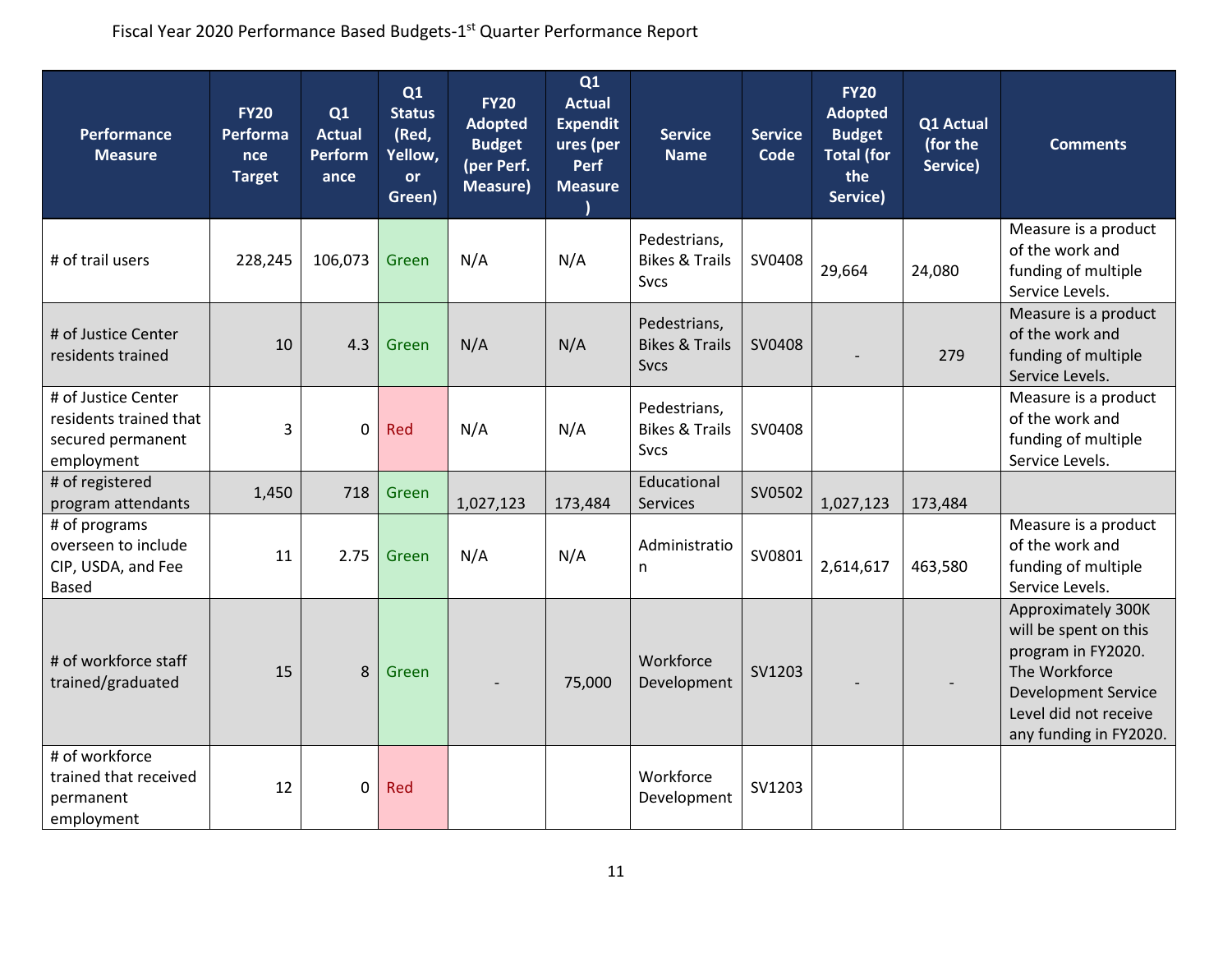| <b>Performance</b><br><b>Measure</b>                                      | <b>FY20</b><br>Performa<br>nce<br><b>Target</b> | Q1<br><b>Actual</b><br><b>Perform</b><br>ance | Q1<br><b>Status</b><br>(Red,<br>Yellow,<br><b>or</b><br>Green) | <b>FY20</b><br><b>Adopted</b><br><b>Budget</b><br>(per Perf.<br><b>Measure)</b> | Q1<br><b>Actual</b><br><b>Expendit</b><br>ures (per<br><b>Perf</b><br><b>Measure</b> | <b>Service</b><br><b>Name</b>   | <b>Service</b><br>Code | <b>FY20</b><br><b>Adopted</b><br><b>Budget</b><br><b>Total (for</b><br>the<br>Service) | Q1 Actual<br>(for the<br>Service) | <b>Comments</b>                                                                                                                                          |
|---------------------------------------------------------------------------|-------------------------------------------------|-----------------------------------------------|----------------------------------------------------------------|---------------------------------------------------------------------------------|--------------------------------------------------------------------------------------|---------------------------------|------------------------|----------------------------------------------------------------------------------------|-----------------------------------|----------------------------------------------------------------------------------------------------------------------------------------------------------|
| # of programs<br>offered                                                  | 171                                             | 104                                           | Green                                                          | N/A                                                                             | N/A                                                                                  | Recreational<br><b>Services</b> | SV1901                 |                                                                                        |                                   | Measure is a product<br>of the work and<br>funding of multiple<br>Service Levels.                                                                        |
| # of program<br>participants                                              | 3,416                                           | 2,784                                         | Green                                                          | N/A                                                                             | N/A                                                                                  | Recreational<br>Services        | SV1901                 |                                                                                        |                                   | Measure is a product<br>of the work and<br>funding of multiple<br>Service Levels.                                                                        |
| # of athletic program<br>participants<br>(registered)                     | 4,000                                           | 780                                           | Yellow                                                         | N/A                                                                             | N/A                                                                                  | Recreational<br><b>Services</b> | SV1901                 | 4,756,167                                                                              | 1,184,609                         | Includes funding for<br>various<br>programs/duties other<br>than athletics.<br>Recreation has a large<br>number of non-<br>registered<br>participants.   |
| # of summer camp<br>participants                                          | 1,330                                           | 333                                           | Green                                                          | N/A                                                                             | N/A                                                                                  | Recreational<br><b>Services</b> | SV1901                 |                                                                                        |                                   | Includes funding for<br>various<br>programs/duties other<br>than Summer Camp.<br>Recreation has a large<br>number of non-<br>registered<br>participants. |
| # of aquatics<br>program participants                                     | 107,791                                         | 23,603                                        | Green                                                          | 829,207                                                                         | 351,691                                                                              | Aquatic<br>Services             | SV1902                 | 829,207                                                                                | 351,691                           |                                                                                                                                                          |
| $\overline{\text{#}}$ of multi-sports<br>fields prepped and<br>maintained | 264                                             | 79                                            | Green                                                          | N/A                                                                             | N/A                                                                                  | Parks<br>Management             | SV1904                 | 424,033                                                                                | 85,879                            | Includes funding for<br>various<br>programs/duties other                                                                                                 |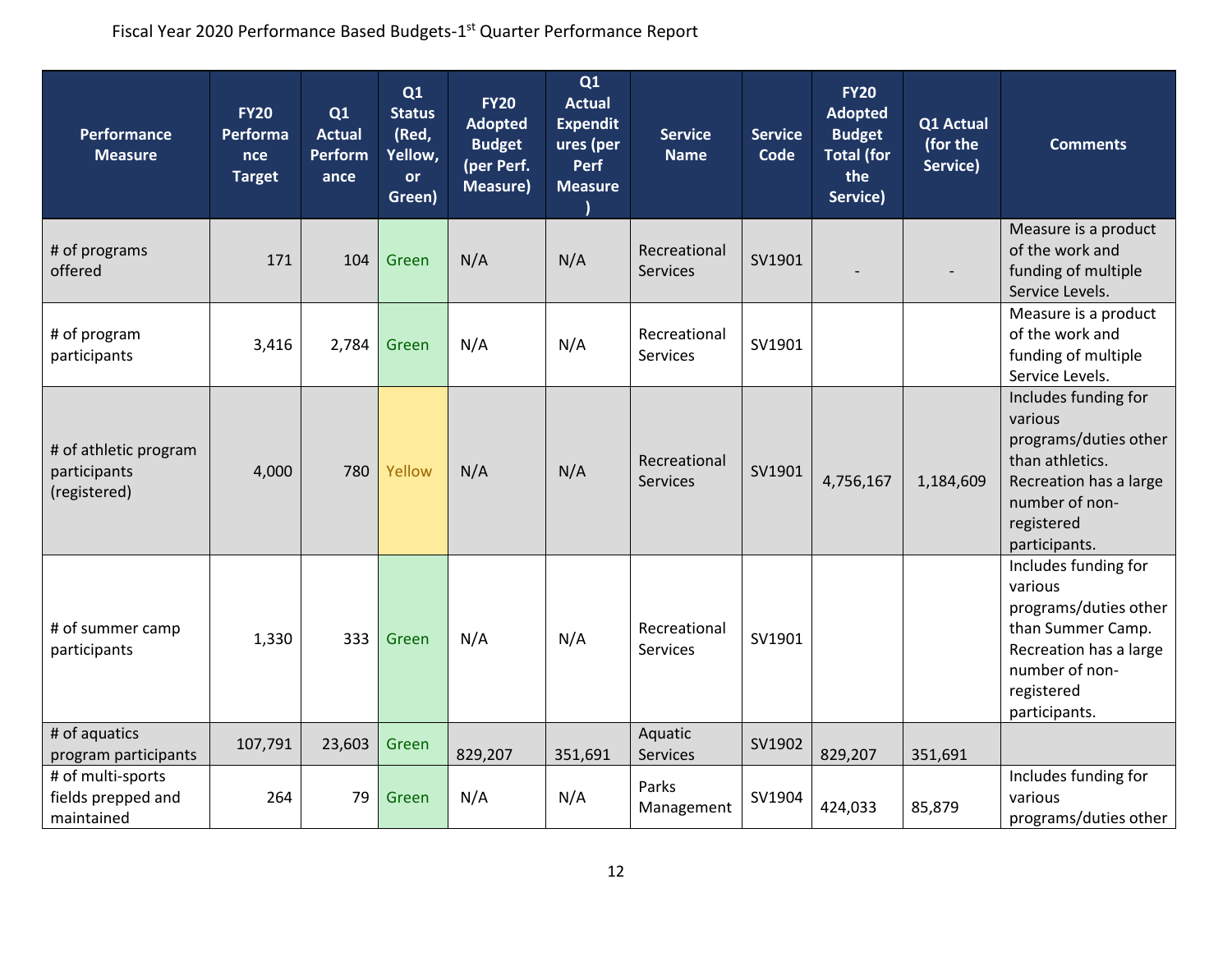| <b>Performance</b><br><b>Measure</b>     | <b>FY20</b><br>Performa<br>nce<br><b>Target</b> | Q1<br><b>Actual</b><br><b>Perform</b><br>ance | Q1<br><b>Status</b><br>(Red,<br>Yellow,<br><b>or</b><br>Green) | <b>FY20</b><br><b>Adopted</b><br><b>Budget</b><br>(per Perf.<br><b>Measure)</b> | Q1<br><b>Actual</b><br><b>Expendit</b><br>ures (per<br><b>Perf</b><br><b>Measure</b> | <b>Service</b><br><b>Name</b> | <b>Service</b><br>Code | <b>FY20</b><br><b>Adopted</b><br><b>Budget</b><br><b>Total (for</b><br>the<br>Service) | Q1 Actual<br>(for the<br>Service) | <b>Comments</b>                                                                                        |
|------------------------------------------|-------------------------------------------------|-----------------------------------------------|----------------------------------------------------------------|---------------------------------------------------------------------------------|--------------------------------------------------------------------------------------|-------------------------------|------------------------|----------------------------------------------------------------------------------------|-----------------------------------|--------------------------------------------------------------------------------------------------------|
|                                          |                                                 |                                               |                                                                |                                                                                 |                                                                                      |                               |                        |                                                                                        |                                   | than prepping and<br>maintaining sports<br>fields.                                                     |
| # of acres cleared of<br>invasive plants | 8                                               | $\overline{2}$                                | Green                                                          | N/A                                                                             | N/A                                                                                  | Parks<br>Management           | SV1904                 | 81,199                                                                                 | 16,851                            | Includes funding for<br>various<br>programs/duties other<br>than clearing acres of<br>invasive plants. |
| # of park acreage<br>maintained          | 109                                             | 377                                           | Green                                                          | N/A                                                                             | N/A                                                                                  | Parks<br>Management           | SV1904                 | 699,970                                                                                | 175,426                           | Includes funding for<br>various<br>programs/duties other<br>than park<br>maintenance.                  |
| # of park acreage<br>maintained          | 272                                             | 374                                           | Green                                                          | N/A                                                                             | N/A                                                                                  | Parks<br>Management           | SV1904                 | 1,114,291                                                                              | 237,731                           | Includes funding for<br>various<br>programs/duties other<br>than park<br>maintenance.                  |
| # of visitors to JRP<br>annually         | 2,094,112                                       | 566,916                                       | Green                                                          | N/A                                                                             | N/A                                                                                  | <b>Visitors</b>               | SV1919                 |                                                                                        | $\overline{\phantom{a}}$          | Measure is a product<br>of the work and<br>funding of multiple<br>Service Levels.                      |
| # of annual visitors                     | 550,000                                         | 103,197                                       | Yellow                                                         | N/A                                                                             | N/A                                                                                  | <b>Visitors</b>               | SV1919                 |                                                                                        |                                   | Measure is a product<br>of the work and<br>funding of multiple<br>Service Levels.                      |
| # of annual visitors                     | 228,915                                         | 36,000                                        | <b>Red</b>                                                     | N/A                                                                             | N/A                                                                                  | Visitors                      | SV1919                 |                                                                                        |                                   | Visitor counters were<br>stolen in the 1st Qtr.                                                        |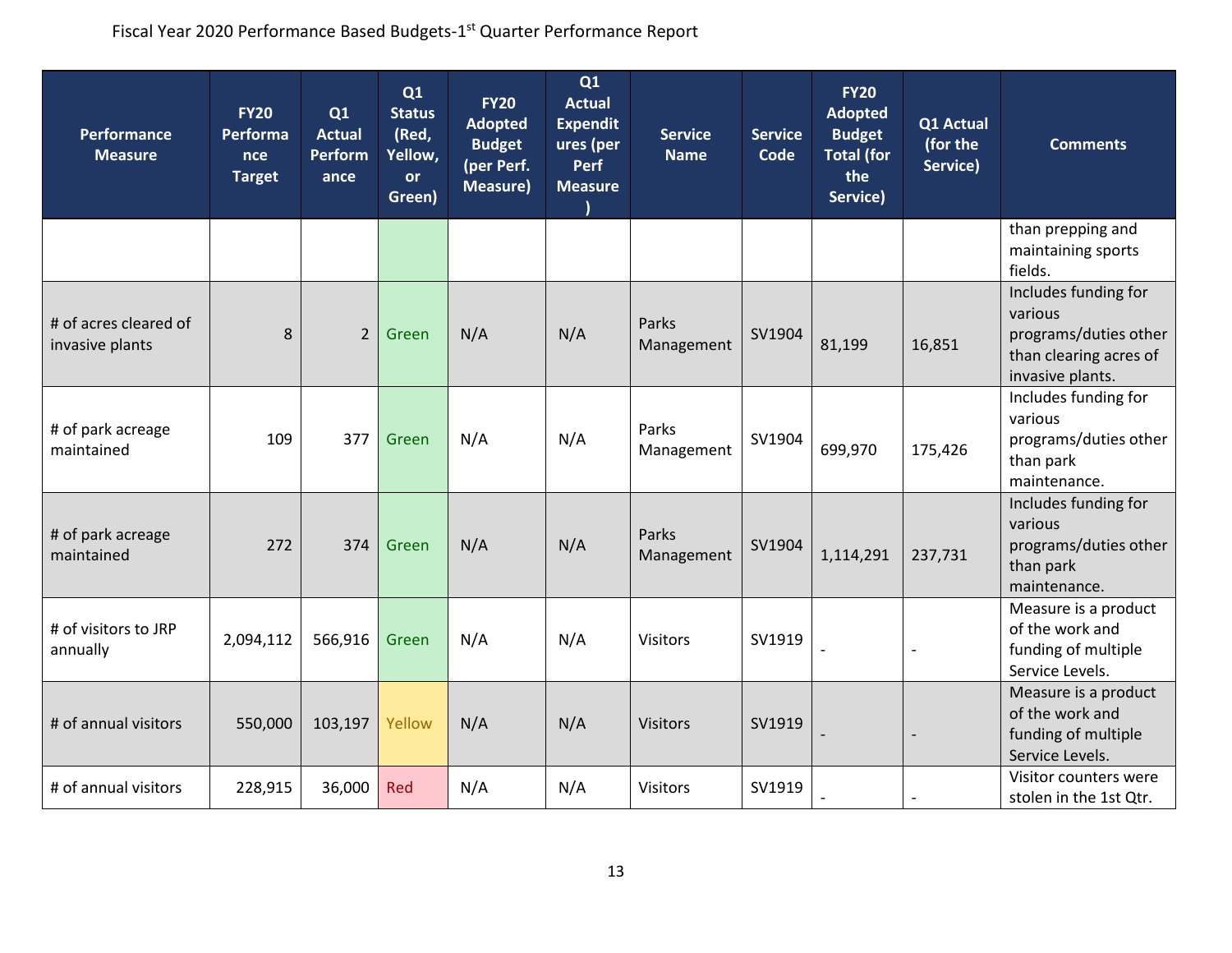| <b>Performance</b><br><b>Measure</b>                               | <b>FY20</b><br>Performa<br>nce<br><b>Target</b> | Q1<br><b>Actual</b><br><b>Perform</b><br>ance | Q1<br><b>Status</b><br>(Red,<br>Yellow,<br><b>or</b><br>Green) | <b>FY20</b><br><b>Adopted</b><br><b>Budget</b><br>(per Perf.<br><b>Measure)</b> | Q1<br><b>Actual</b><br><b>Expendit</b><br>ures (per<br><b>Perf</b><br><b>Measure</b> | <b>Service</b><br><b>Name</b>       | <b>Service</b><br>Code | <b>FY20</b><br><b>Adopted</b><br><b>Budget</b><br><b>Total (for</b><br>the<br>Service) | Q1 Actual<br>(for the<br>Service) | <b>Comments</b>                                                                               |
|--------------------------------------------------------------------|-------------------------------------------------|-----------------------------------------------|----------------------------------------------------------------|---------------------------------------------------------------------------------|--------------------------------------------------------------------------------------|-------------------------------------|------------------------|----------------------------------------------------------------------------------------|-----------------------------------|-----------------------------------------------------------------------------------------------|
| # of annual visitors                                               | 848,547                                         | 477,353                                       | Green                                                          | N/A                                                                             | N/A                                                                                  | <b>Visitors</b>                     | SV1919                 |                                                                                        |                                   | Measure is a product<br>of the work and<br>funding of multiple<br>Service Levels.             |
| # of park acreage<br>maintained                                    | 6                                               | 495                                           | Green                                                          | N/A                                                                             | N/A                                                                                  | Grounds<br>Management               | SV2002                 |                                                                                        | $\overline{\phantom{a}}$          | Measure is a product<br>of the work and<br>funding of multiple<br>Service Levels.             |
| # of park acreage<br>maintained                                    | 8                                               | 5.5                                           | Green                                                          | N/A                                                                             | N/A                                                                                  | Grounds<br>Management               | SV2002                 |                                                                                        |                                   | Measure is a product<br>of the work and<br>funding of multiple<br>Service Levels.             |
| # of community<br>centers cleaned                                  | 11                                              | 2.75                                          | Green                                                          | N/A                                                                             | N/A                                                                                  | Grounds<br>Management               | SV2002                 |                                                                                        |                                   | Measure is a product<br>of the work and<br>funding of multiple<br>Service Levels.             |
| # of multi-sports<br>fields prepped and<br>maintained              | 13                                              | 9                                             | Green                                                          | N/A                                                                             | N/A                                                                                  | Grounds<br>Management               | SV2002                 |                                                                                        |                                   | Measure is a product<br>of the work and<br>funding of multiple<br>Service Levels.             |
| % of preventive<br>maintenance repairs<br>completed on<br>schedule | 98%                                             | 91%                                           | Yellow                                                         | N/A                                                                             | N/A                                                                                  | <b>Facilities</b><br>Management     | SV2006                 | 1,348,188                                                                              | 340,367                           | Includes funding for<br>various<br>programs/duties other<br>than preventative<br>maintenance. |
| # of Program Guides<br>printed & distributed                       | 5,000                                           | 3,100                                         | Green                                                          | 10,000                                                                          | 4,998                                                                                | Public Info &<br>Media<br>Relations | SV2103                 | 217,456                                                                                | 27,469                            | Includes funding for<br>various<br>programs/duties other<br>than printing and                 |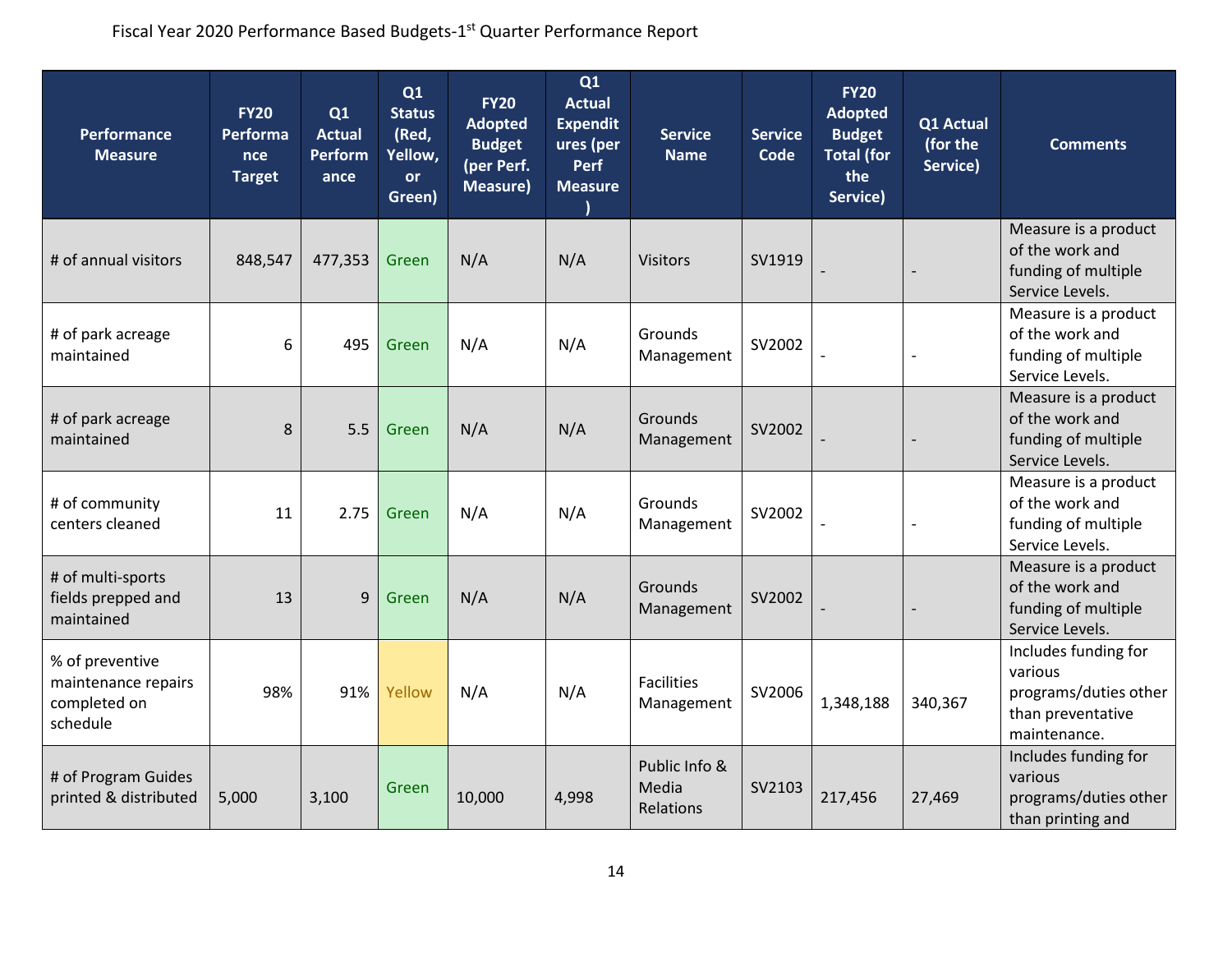| Performance<br><b>Measure</b> | <b>FY20</b><br>Performa<br>nce<br><b>Target</b> | Q1<br><b>Actual</b><br><b>Perform</b><br>ance | Q1<br><b>Status</b><br>(Red,<br>Yellow,<br><b>or</b><br>Green) | <b>FY20</b><br><b>Adopted</b><br><b>Budget</b><br>(per Perf.<br>Measure) | Q1<br><b>Actual</b><br><b>Expendit</b><br>ures (per<br><b>Perf</b><br><b>Measure</b> | <b>Service</b><br><b>Name</b> | <b>Service</b><br>Code | <b>FY20</b><br><b>Adopted</b><br><b>Budget</b><br><b>Total (for</b><br>the<br>Service) | Q1 Actual<br>(for the<br>Service) | <b>Comments</b>       |
|-------------------------------|-------------------------------------------------|-----------------------------------------------|----------------------------------------------------------------|--------------------------------------------------------------------------|--------------------------------------------------------------------------------------|-------------------------------|------------------------|----------------------------------------------------------------------------------------|-----------------------------------|-----------------------|
|                               |                                                 |                                               |                                                                |                                                                          |                                                                                      |                               |                        |                                                                                        |                                   | distributing program  |
|                               |                                                 |                                               |                                                                |                                                                          |                                                                                      |                               |                        |                                                                                        |                                   | guides. Marketing     |
|                               |                                                 |                                               |                                                                |                                                                          |                                                                                      |                               |                        |                                                                                        |                                   | does much more than   |
|                               |                                                 |                                               |                                                                |                                                                          |                                                                                      |                               |                        |                                                                                        |                                   | printing program      |
|                               |                                                 |                                               |                                                                |                                                                          |                                                                                      |                               |                        |                                                                                        |                                   | guides.               |
| # of shelters, park           |                                                 |                                               |                                                                |                                                                          |                                                                                      |                               |                        |                                                                                        |                                   | Includes funding for  |
| houses, ball fields,          |                                                 |                                               |                                                                |                                                                          |                                                                                      | Special                       |                        |                                                                                        |                                   | various               |
| mobile stage etc.             | 1,507                                           | 677                                           | Green                                                          | N/A                                                                      | N/A                                                                                  | Events                        | SV2209                 | 102,598                                                                                | 35,786                            | programs/duties other |
| rented based on               |                                                 |                                               |                                                                |                                                                          |                                                                                      |                               |                        |                                                                                        |                                   | than issuing rental   |
| permits                       |                                                 |                                               |                                                                |                                                                          |                                                                                      |                               |                        |                                                                                        |                                   | permits.              |
| # of special events &         |                                                 |                                               |                                                                |                                                                          |                                                                                      | Sr & Spec                     |                        |                                                                                        |                                   | Includes funding for  |
| senior trips program          | 980                                             | 106                                           | Yellow                                                         | N/A                                                                      | N/A                                                                                  | <b>Needs</b>                  | SV2421                 |                                                                                        |                                   | various               |
| participants                  |                                                 |                                               |                                                                |                                                                          |                                                                                      | Programming                   |                        | 337,070                                                                                | 76,171                            | programs/duties other |
|                               |                                                 |                                               |                                                                |                                                                          |                                                                                      |                               |                        |                                                                                        |                                   | than Senior Trips.    |
| Other                         |                                                 |                                               |                                                                |                                                                          |                                                                                      |                               |                        |                                                                                        |                                   |                       |
|                               |                                                 |                                               |                                                                |                                                                          |                                                                                      |                               |                        | 3,668,661                                                                              | 1,076762                          |                       |
|                               |                                                 |                                               |                                                                |                                                                          |                                                                                      |                               |                        |                                                                                        |                                   |                       |
|                               |                                                 |                                               |                                                                | \$1,866,330                                                              | \$605,173                                                                            |                               |                        | \$18,017,689                                                                           | \$4,563,010                       |                       |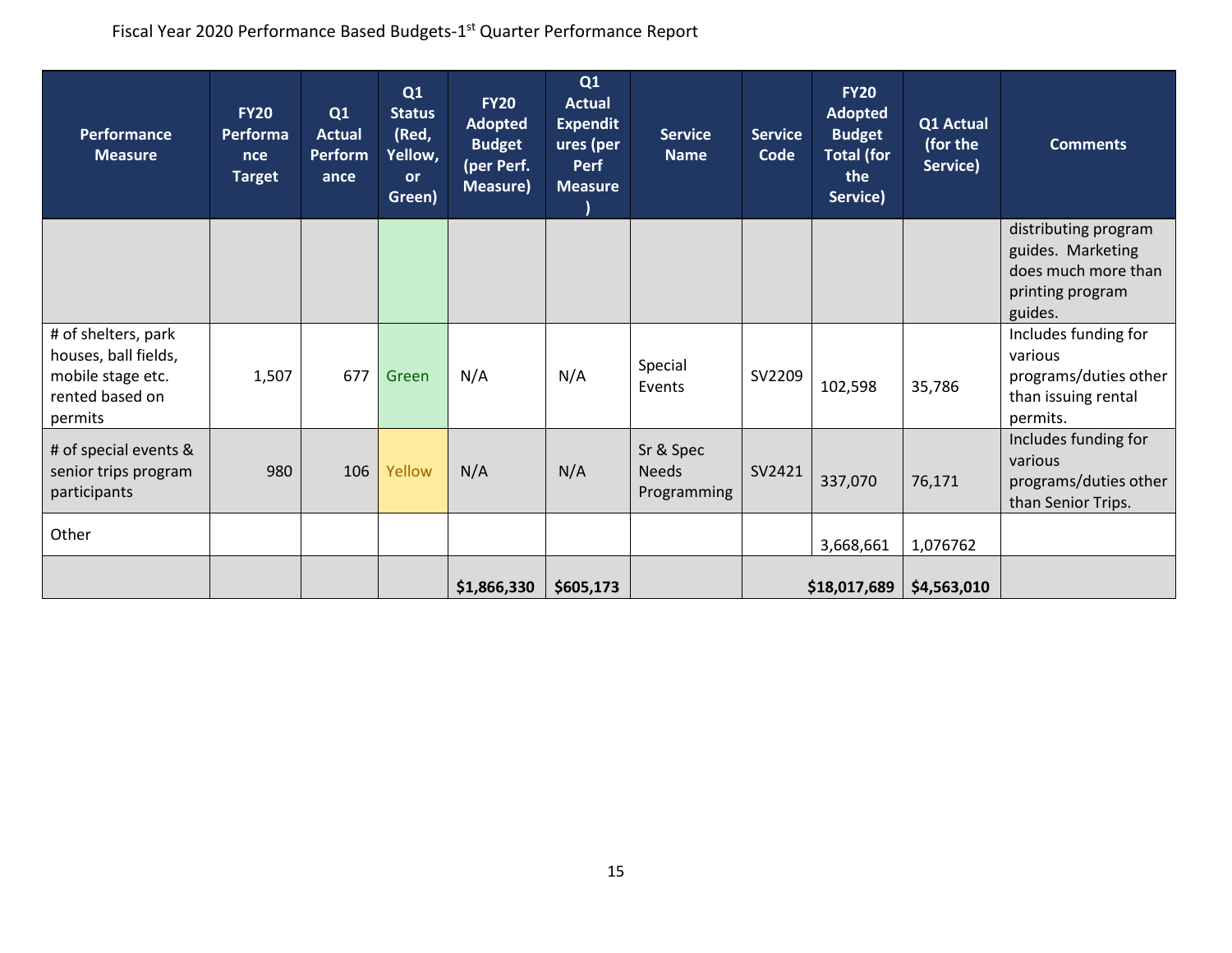### **PLANNING & DEVELOPMENT REVIEW DEPARTMENT OVERVIEW**

Planning and Development Review guides building and development in the city of Richmond. The department oversees building and trades permitting and inspections, compliance with the property maintenance code, current and long-range planning, enforcement of the Zoning Ordinance, and historic preservation.

In the facilitation of these duties, the department supports a number of boards and commissions.

### **MAYORAL PRIORITY AREA/S IMPACTED**

- Public Safety, Health, & Wellness
- Efficient & High-Quality Service Delivery
- Vibrant, Inclusive, & Mobile Communities
- Economic Empowerment

### **COUNCIL FOCUS AREA/S IMPACTED**

- Safe Neighborhoods
- 21st Century Richmond: Planned Growth, Economic Progress, and Affordable Housing
- Responsive, Accountable and Innovative Government
- Strategic Infrastructure Investment

### **PERFORMANCE TRENDS**

| SV0413 - Zoning & Administration -<br><b>Issue Certificates of Zoning</b>                                                                                                                                                                                                                                                                   | <b>Measures</b>                                                                     | PR or<br>AR? | <b>FY20</b><br><b>Target</b> | <b>FY20</b><br>Current |
|---------------------------------------------------------------------------------------------------------------------------------------------------------------------------------------------------------------------------------------------------------------------------------------------------------------------------------------------|-------------------------------------------------------------------------------------|--------------|------------------------------|------------------------|
| Compliance; Issue Zoning Confirmation<br>Letters after research of property;<br>Review all building permit applications;<br>Review all sign permit applications;<br>Review trade (electrical, plumbing,<br>mechanical) permit applications;<br>Inspect properties and issues Notices'<br>of Violation (Noves) and Citations when<br>needed. | % of Zoning<br><b>Permits issued</b><br>within 10 business<br>days of application   | <b>PR</b>    | 90%                          | 86%                    |
|                                                                                                                                                                                                                                                                                                                                             | % of City Council<br>initiated<br>complaints<br>inspected within 2<br>business days | <b>PR</b>    | 90%                          | 44%                    |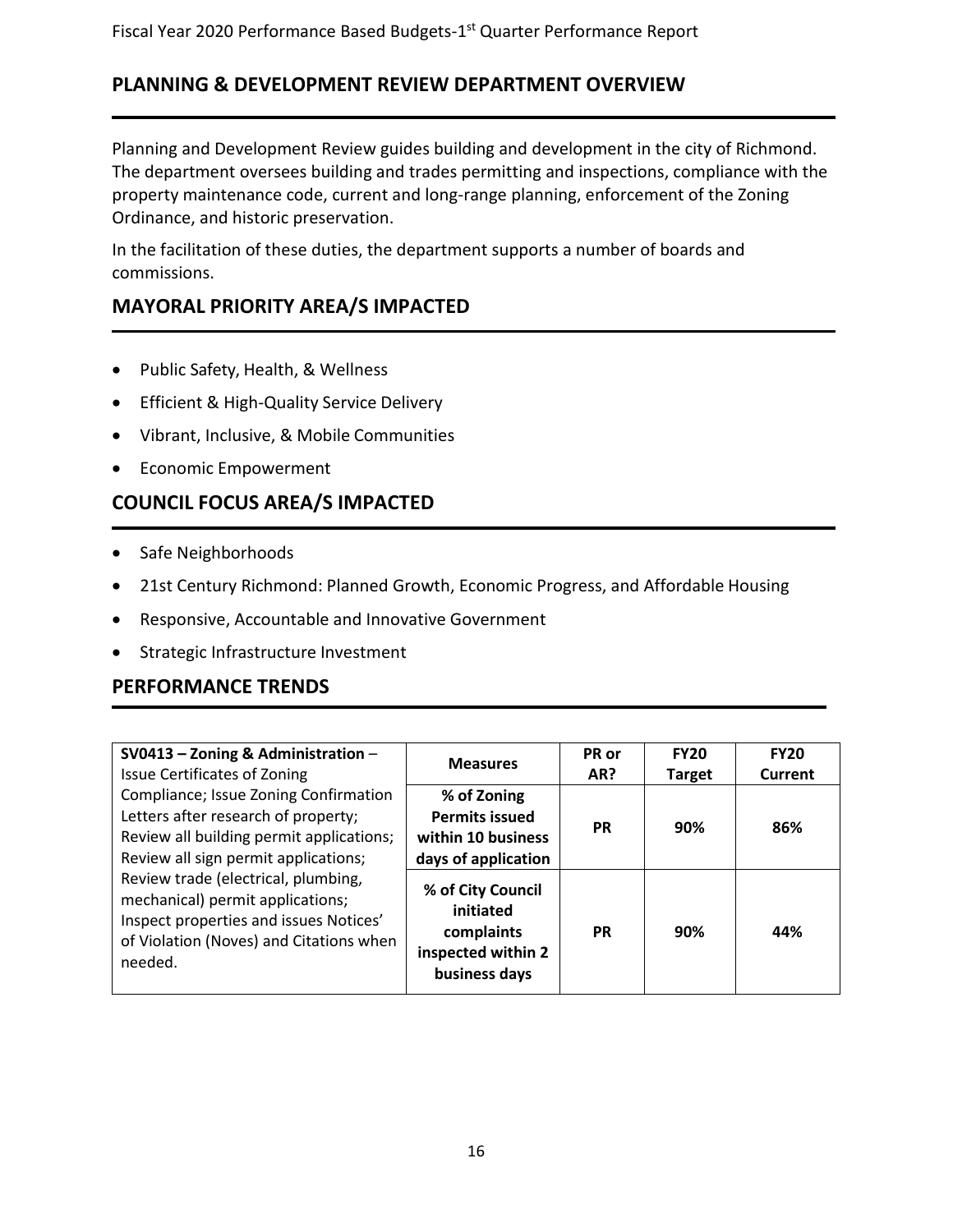### **AGENCY PERFORMANCE INDICATORS – PLANNING & DEVELOPMENT REVIEW**

| <b>Performance Measure</b>                                                                                            | <b>FY20</b><br><b>Perfor</b><br>mance<br><b>Target</b> | Q1<br><b>Actual</b><br><b>Perform</b><br>ance | <b>Service</b><br><b>Name</b> | <b>Service</b><br><b>Code</b> | <b>FY20 Adopted Budget</b><br><b>Total (for the Service)</b> | Q1 Actual (for the<br>Service) | <b>Comments</b>                                                                                      |
|-----------------------------------------------------------------------------------------------------------------------|--------------------------------------------------------|-----------------------------------------------|-------------------------------|-------------------------------|--------------------------------------------------------------|--------------------------------|------------------------------------------------------------------------------------------------------|
| % of 1st Submittal PODs<br>reviewed by all agencies within<br>15 business days to issue letter in<br>22 business days | 75%                                                    | 18%                                           | Development<br>Review         | SV2005                        | 194,823                                                      | 36,242                         |                                                                                                      |
| % of PODs reviewed by P&I<br>within 15 business days                                                                  | 85%                                                    |                                               | Development<br>Review         | SV2005                        | 72,722                                                       |                                | Having difficulty<br>pulling this one out of<br>the system right now.<br>EnerGov working on<br>this. |
| % of contractors rating service<br>delivery of Good, Very Good, or<br>Excellent                                       | 85%                                                    |                                               | Customer<br>Service           | SV0302                        | 1,189,504                                                    | 473,025                        | Have not<br>started/completed<br>survey.                                                             |
| % of Customers who rate the<br>department Good or better on<br>evaluation form                                        | 85%                                                    |                                               | Customer<br>Service           | SV0302                        | 263,027                                                      |                                | Have not<br>started/completed<br>survey.                                                             |
| % of 311 case referrals entered<br>into EnerGov within 7 business<br>days                                             | 90%                                                    |                                               | Customer<br>Service           | SV0302                        | 914,325                                                      |                                | First report in Q2                                                                                   |
| N/A                                                                                                                   | N/A                                                    | N/A                                           | Customer<br>Service           | SV0302                        | 50,598                                                       |                                |                                                                                                      |
| % of all Section 106 (HUD<br>funded) projects will be reviewed<br>within 5 business days                              | 75%                                                    |                                               | Historic<br>Preservation      | SV0401                        | 94,693                                                       | 17,587                         | First report in Q2                                                                                   |
| N/A                                                                                                                   |                                                        |                                               | Historic<br>Preservation      | SV0401                        | 2,000                                                        |                                |                                                                                                      |
| % of Master Plan<br>recommendations implemented                                                                       | 85%                                                    | On track                                      | <b>Master Plans</b>           | SV0410                        | 337,000                                                      | 14,022                         | Working on Richmond<br>300 for end of FY20                                                           |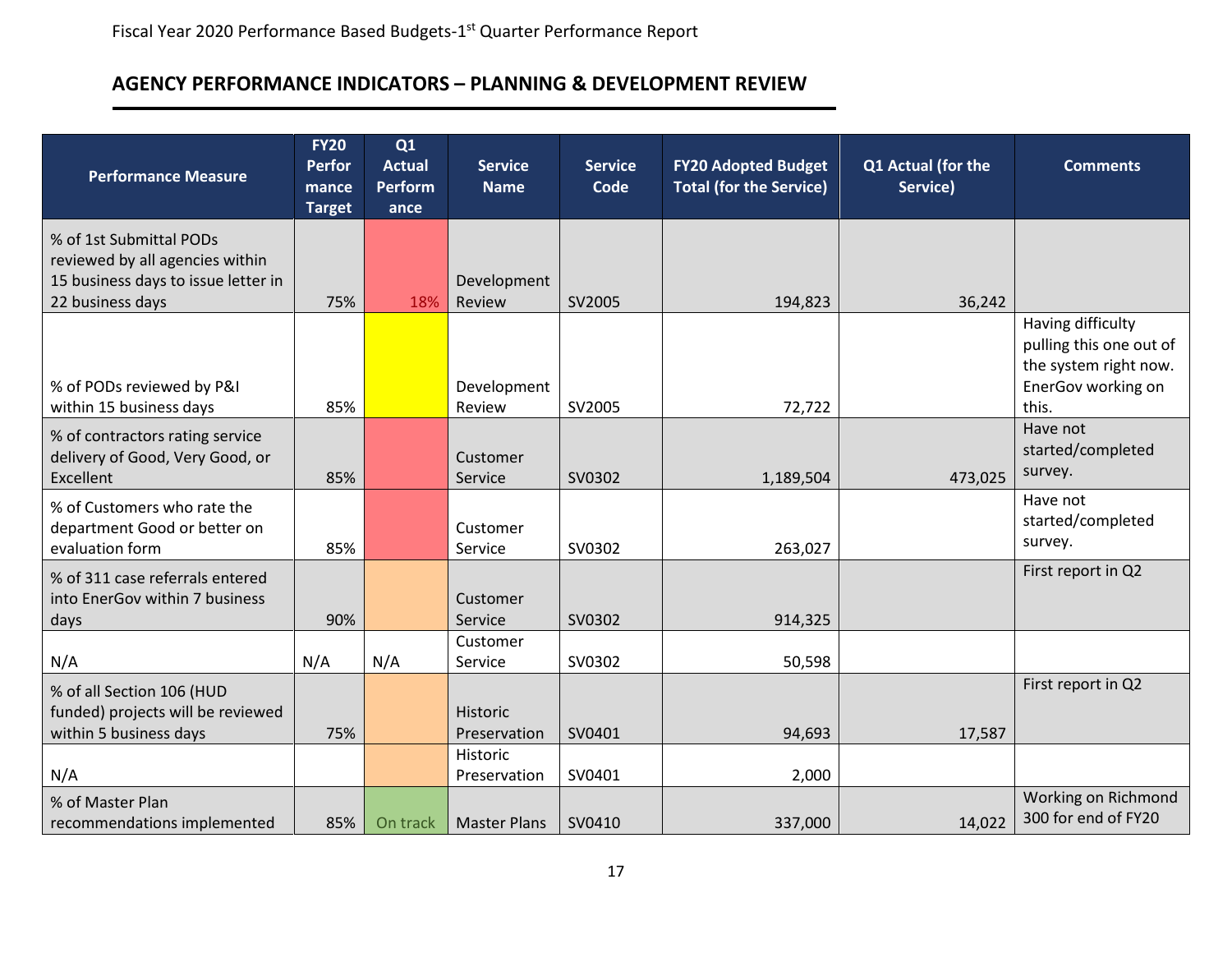| <b>Performance Measure</b>                                                         | <b>FY20</b><br><b>Perfor</b><br>mance<br><b>Target</b> | Q1<br><b>Actual</b><br><b>Perform</b><br>ance | <b>Service</b><br><b>Name</b> | <b>Service</b><br><b>Code</b> | <b>FY20 Adopted Budget</b><br><b>Total (for the Service)</b> | Q1 Actual (for the<br>Service) | <b>Comments</b>                                                                                       |
|------------------------------------------------------------------------------------|--------------------------------------------------------|-----------------------------------------------|-------------------------------|-------------------------------|--------------------------------------------------------------|--------------------------------|-------------------------------------------------------------------------------------------------------|
|                                                                                    |                                                        |                                               |                               |                               |                                                              |                                | adoption by Council.<br>Also working on<br>rezonings that have<br>come out of prior<br>adopted plans. |
|                                                                                    |                                                        |                                               | <b>Master Plans</b>           | SV0410                        | 105,649                                                      |                                |                                                                                                       |
| % of Rezonings/Conditional<br>Rezonings brought to City Council<br>within 5 months | 75%                                                    |                                               | Zoning                        | SV0413                        | 79,737                                                       | 164,241                        | First report in Q2                                                                                    |
| % of Zoning Permits Issued<br>Within 10 business days of<br>application            | 90%                                                    | 86%                                           | Zoning                        | SV0413                        | 859,005                                                      |                                |                                                                                                       |
| % of City Council Initiated<br>complaints inspected within two<br>business days    | 90%                                                    | 44%                                           | Zoning                        | SV0413                        |                                                              |                                |                                                                                                       |
| N/A                                                                                | N/A                                                    |                                               | Zoning                        | SV0413                        | 34,775                                                       |                                |                                                                                                       |
| % of property maintenance cases<br>resolved w/in 180 calendar days                 | 70%                                                    |                                               | Code<br>Enforcement           | SV2004                        | 2,733,767                                                    | 445,863                        | First report in Q2                                                                                    |
| % of environmental complaints<br>resolved w/in 15 business days                    | 90%                                                    |                                               | Code<br>Enforcement           | SV2004                        |                                                              |                                | First report in Q2                                                                                    |
| % of residential permits issued<br>within 20 business days of<br>application       | 90%                                                    | 82%                                           | Permits &<br>Inspections      | SV2007                        | 2,722,236                                                    | 472,439                        |                                                                                                       |
| % of commercial permits issued<br>within 20 business days of<br>application        | 90%                                                    | 73%                                           | Permits &<br>Inspections      | SV2007                        |                                                              |                                |                                                                                                       |
| % of all inspections performed<br>within 2 business days of the<br>request         | 85%                                                    | 88.25%                                        | Permits &<br>Inspections      | SV2007                        |                                                              |                                |                                                                                                       |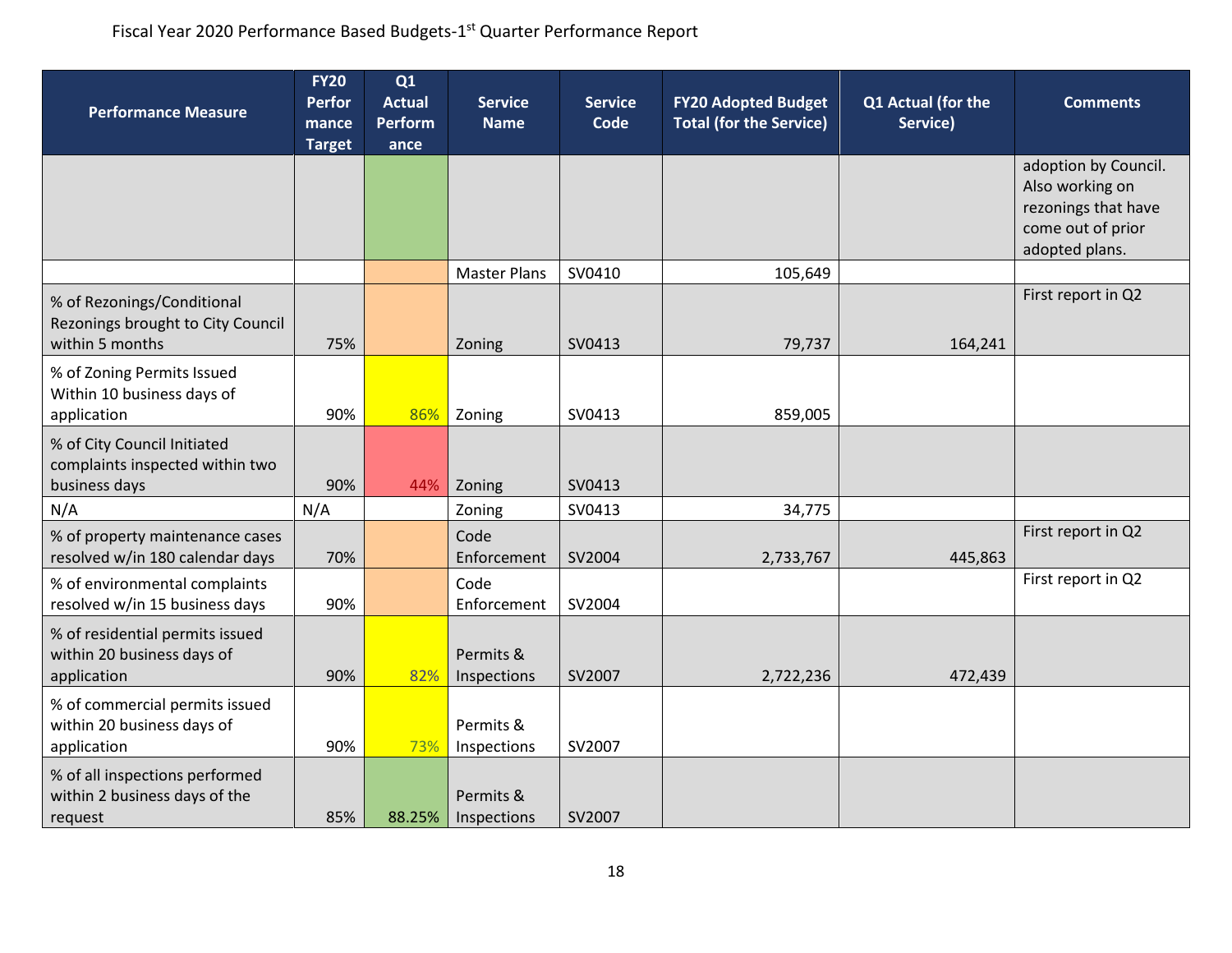| <b>Performance Measure</b>                                                                                                              | <b>FY20</b><br><b>Perfor</b><br>mance<br><b>Target</b> | Q1<br><b>Actual</b><br><b>Perform</b><br>ance | <b>Service</b><br><b>Name</b> | <b>Service</b><br>Code | <b>FY20 Adopted Budget</b><br><b>Total (for the Service)</b> | Q1 Actual (for the<br>Service) | <b>Comments</b>                                                                                            |
|-----------------------------------------------------------------------------------------------------------------------------------------|--------------------------------------------------------|-----------------------------------------------|-------------------------------|------------------------|--------------------------------------------------------------|--------------------------------|------------------------------------------------------------------------------------------------------------|
| % of Special Use Permits brought                                                                                                        |                                                        |                                               |                               |                        |                                                              |                                | Nineteen SUPs<br>submitted in 1st Qtr.<br>All in process. 1<br>actually approved in<br>1st Qtr., exceeding |
| to City Council within 5 months<br>% of Conditional Use Permits<br>brought to City Council within 5<br>months                           | 75%<br>75%                                             |                                               | Planning<br>Planning          | SV2009<br>SV2009       | 194,628                                                      | 37,510                         | target.<br>First report in Q2                                                                              |
| % of projects completed on<br>schedule                                                                                                  | 85%                                                    |                                               | Planning                      | SV2009                 |                                                              |                                | First report in Q2                                                                                         |
| % of detailed plans for<br>neighborhoods/small area<br>coordinated w/ neighborhoods<br>that will be completed within the<br>fiscal year | 50%                                                    |                                               | Planning                      | SV2009                 |                                                              |                                | 1 Small Area Plan<br>underway for FY20.<br>On track for FY20<br>approval/adoption.                         |
| % of CAPS initially inspected<br>within 10 business days                                                                                | 75%                                                    |                                               | <b>CAPS</b>                   | SV2215                 | 262,342                                                      | 24,407                         | First report in Q2                                                                                         |
| Other                                                                                                                                   |                                                        |                                               |                               |                        | 1,412,034                                                    | 418,408                        |                                                                                                            |
|                                                                                                                                         |                                                        |                                               |                               |                        | \$11,522,865                                                 | \$2,103,744                    |                                                                                                            |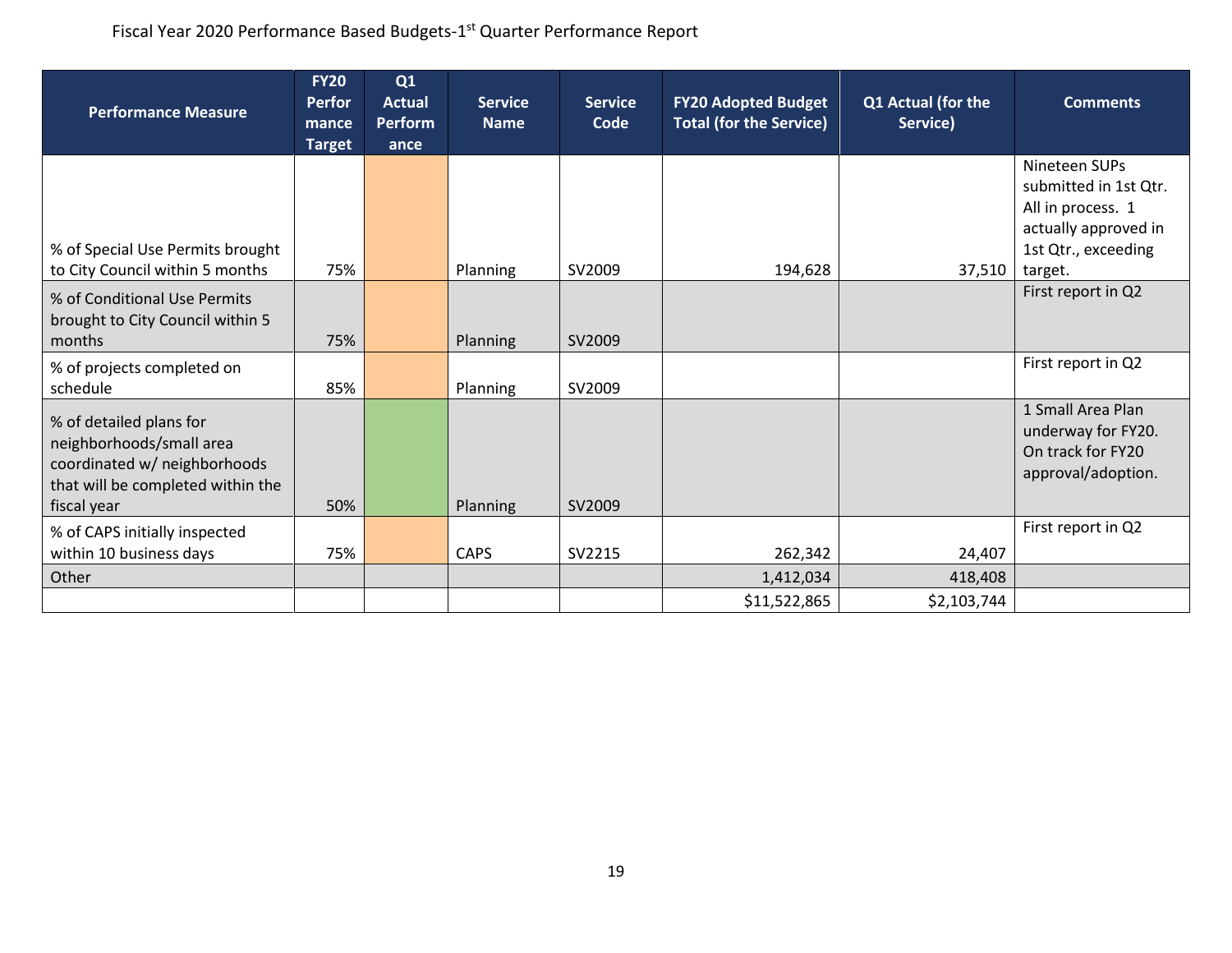### **RICHMOND POLICE DEPARTMENT OVERVIEW**

The members of the Richmond Police Department strive to work in partnership with our community in seeking out and solving problems in order to enhance our quality of life to and to make Richmond a safer city. We are committed to preserving the lives, property and rights of all our citizens through proactive community focused policing strategies.

### **MAYORAL PRIORITY AREA/S IMPACTED**

- Adult & Youth Education
- Public Safety, Health, & Wellness
- Efficient & High-Quality Service Delivery
- Vibrant, Inclusive, & Mobile Communities
- Economic Empowerment

### **COUNCIL FOCUS AREA/S IMPACTED**

- Safe Neighborhoods
- 21st Century Richmond: Planned Growth, Economic Progress, and Affordable Housing
- Responsive, Accountable and Innovative Government
- Strategic Infrastructure Investment

### **PERFORMANCE TRENDS**



*Figure 3. Police performance measures*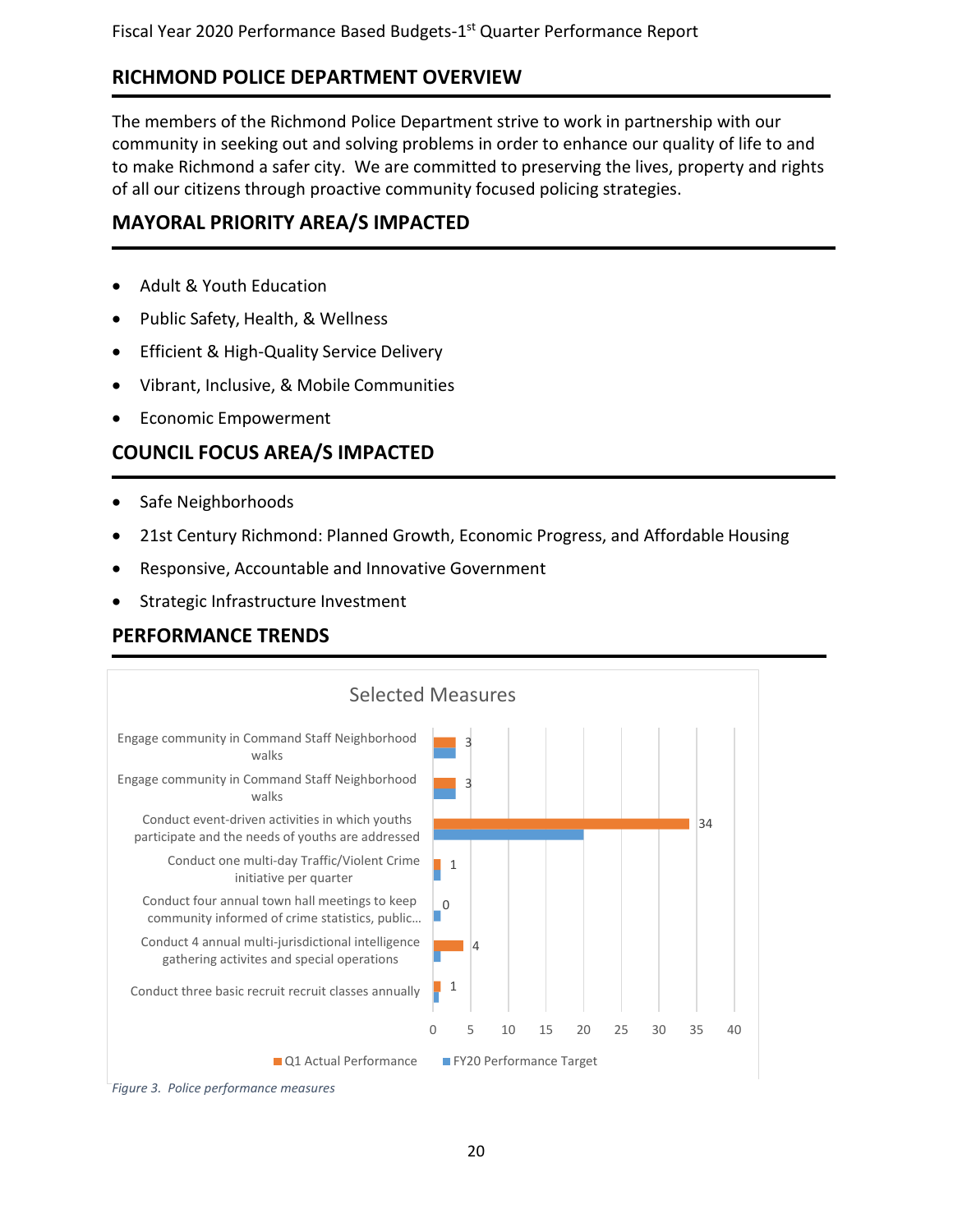# **AGENCY PERFORMANCE INDICATORS – RICHMOND POLICE DEPARTMENT**

| <b>Performance Measure</b>    | <b>FY20</b><br>Performance<br><b>Target</b> | Q1 Actual<br>Performance | Q1 Status<br>(Red, Yellow,<br>or Green) | <b>Service</b><br><b>Name</b> | <b>Service</b><br>Code | <b>FY20 Adopted</b><br><b>Budget Total</b><br>(for the<br>Service) | Q1 Actual (for<br>the Service) | <b>Comments</b>          |
|-------------------------------|---------------------------------------------|--------------------------|-----------------------------------------|-------------------------------|------------------------|--------------------------------------------------------------------|--------------------------------|--------------------------|
| Conduct three basic recruit   |                                             |                          |                                         | Employee<br>Training and      |                        |                                                                    |                                | 120th BRC was in session |
| classes annually              | 3                                           | $\mathbf{1}$             | Green                                   | Development                   | SV1201                 | 7,580,297                                                          | 1,543,059                      | during the 1st Quarter   |
|                               |                                             |                          |                                         |                               |                        |                                                                    |                                | <b>DUI Checkpoints</b>   |
|                               |                                             |                          |                                         |                               |                        |                                                                    |                                | 7/26/19-14th St w/VCU    |
|                               |                                             |                          |                                         |                               |                        |                                                                    |                                | 8/28/19-Belevider        |
| Conduct 4 annual multi-       |                                             |                          |                                         | Support                       |                        |                                                                    |                                | w/VCU 9/19/19-           |
| jurisdictional intelligence   |                                             |                          |                                         | Services -                    |                        |                                                                    |                                | Huguenot Rd              |
| gathering activities and      |                                             |                          |                                         | Homeland                      |                        |                                                                    |                                | w/Chesterfield (An East  |
| special operations            | 4                                           | $\overline{4}$           | Green                                   | Security                      | SV2206                 | 729,495                                                            | 143,768                        | & a West operation)      |
|                               |                                             |                          |                                         | Property and                  |                        |                                                                    |                                |                          |
| N/A                           |                                             |                          |                                         | Evidence                      | SV2208                 | 1,494,427                                                          | 371,888                        |                          |
|                               |                                             |                          |                                         | Warrant &                     |                        |                                                                    |                                |                          |
| N/A                           |                                             |                          |                                         | Information                   | SV2214                 | 1,044,859                                                          | 205,046                        |                          |
|                               |                                             |                          |                                         | <b>CAPS</b>                   |                        |                                                                    |                                |                          |
| Investigate 100% of citizen   |                                             | 100% (17 of              |                                         | (Community<br>Assisted        |                        |                                                                    |                                | 8 cleared. 9 open. (5 of |
| generated complaints          | 90%                                         | 17)                      | Green                                   | <b>Public Safety)</b>         | SV2215                 | 150,188                                                            | 34,031                         | 9 are Fact Finding.)     |
| Conduct four annual town      |                                             |                          |                                         |                               |                        |                                                                    |                                |                          |
| hall meetings to keep         |                                             |                          |                                         | Office of the                 |                        |                                                                    |                                |                          |
| community informed of         |                                             |                          |                                         | Chief of                      |                        |                                                                    |                                |                          |
| crime statistics, public      |                                             |                          |                                         | Police -                      |                        |                                                                    |                                |                          |
| safety concerns and Dept      |                                             |                          |                                         | Administratio                 |                        |                                                                    |                                |                          |
| initiatives and collect input | 4                                           | $\mathbf 0$              | Red                                     | n                             | SV2221                 | 1,279,060                                                          | 235,306                        |                          |
| Reduce no. of Major           |                                             |                          |                                         | Support                       |                        |                                                                    |                                |                          |
| Crimes by 9% with the         | 9%                                          | 8%                       |                                         | Services -                    |                        |                                                                    |                                |                          |
| implementation of             | Reduction                                   | Reduction                | Green                                   | <b>Major Crimes</b>           | SV2223                 | 6,494,334                                                          | 1,685,983                      |                          |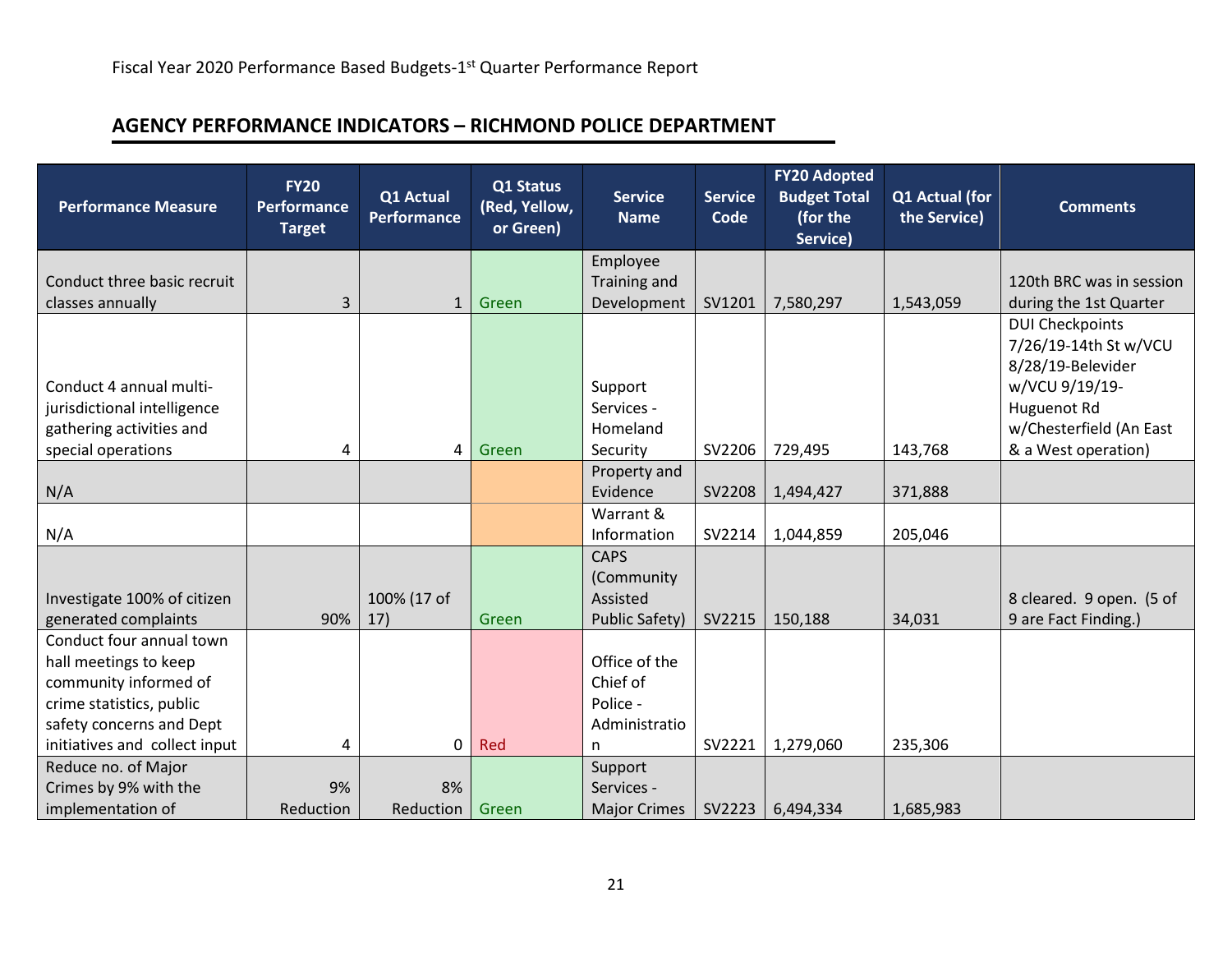| <b>Performance Measure</b>                                                                                                      | <b>FY20</b><br>Performance<br><b>Target</b> | Q1 Actual<br>Performance | Q1 Status<br>(Red, Yellow,<br>or Green) | <b>Service</b><br><b>Name</b>                                                | <b>Service</b><br>Code | <b>FY20 Adopted</b><br><b>Budget Total</b><br>(for the<br>Service) | Q1 Actual (for<br>the Service) | <b>Comments</b>                                                                                                                                                                  |
|---------------------------------------------------------------------------------------------------------------------------------|---------------------------------------------|--------------------------|-----------------------------------------|------------------------------------------------------------------------------|------------------------|--------------------------------------------------------------------|--------------------------------|----------------------------------------------------------------------------------------------------------------------------------------------------------------------------------|
| enhanced patrol beats<br>within each precinct                                                                                   |                                             |                          |                                         |                                                                              |                        |                                                                    |                                |                                                                                                                                                                                  |
| Special Investigations will<br>meet and work w/Major<br>Crimes in 100% of drug-<br>related homicides and<br>aggravated assaults | 100%                                        | 100%                     | Green                                   | Support<br>Services -<br>Special<br>Investigation<br>Administratio<br>n      | SV2224                 | 2,443,295                                                          | 585,996                        | 100% SID involvement in<br>drug-related homicides                                                                                                                                |
| Conduct one multi-day<br><b>Traffic/Violent Crime</b><br>initiative per quarter                                                 | 4                                           | $\mathbf{1}$             | Green                                   | Support<br>Services -<br><b>Traffic</b><br>Enforcement                       | SV2225                 | 1,405,424                                                          | 305,223                        | Multi-Day Traffic/Back to<br>School Blitz during 1st<br>quarter (Aug 26, 2019 -<br>Sept 13, 2019) resulted<br>in 558 Summonses and<br>52 Misdemeanors                            |
| Conduct event-driven<br>activities in which youths<br>participate and the needs<br>of youths are addressed                      | 80                                          | 34                       | Green                                   | Support<br><b>Services</b><br>Community<br>Youth<br>Intervention<br>Services | SV2234                 | 3,173,827                                                          | 648,631                        | 34 crime prevention and<br>education events<br>conducted in 3rd qtr.<br>(There is overlap<br>between event-driven<br>activities and community<br>education<br>forums/academies.) |
| Engage community in<br><b>Command Staff</b><br>Neighborhood walks                                                               | 12                                          | 3                        | Green                                   | Area I<br>Administratio<br>n                                                 | SV2240                 | 2,535,602                                                          | 553,951                        | Jul 9, Fawnbrook, Sector<br>212, Lt. K. Mooney<br>Sep 10, VUU/Edgehill,<br>Sector 412, Lt. R. Fleming<br>Sep 26, Oakwood, Sector<br>111, Lt. K. Roane                            |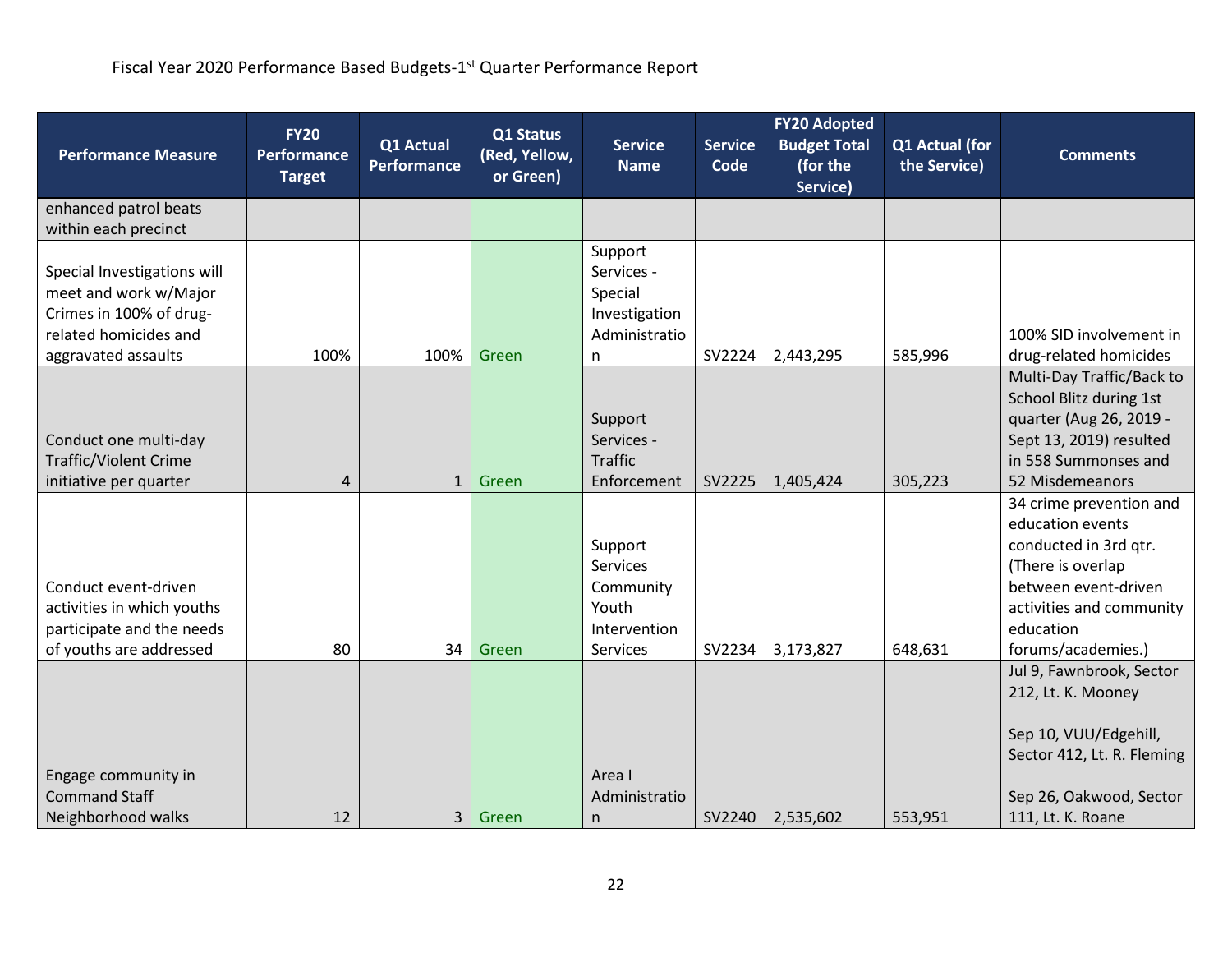| <b>Performance Measure</b>                 | <b>FY20</b><br>Performance<br><b>Target</b> | Q1 Actual<br><b>Performance</b> | Q1 Status<br>(Red, Yellow,<br>or Green) | <b>Service</b><br><b>Name</b> | <b>Service</b><br>Code | <b>FY20 Adopted</b><br><b>Budget Total</b><br>(for the | Q1 Actual (for<br>the Service) | <b>Comments</b>            |
|--------------------------------------------|---------------------------------------------|---------------------------------|-----------------------------------------|-------------------------------|------------------------|--------------------------------------------------------|--------------------------------|----------------------------|
|                                            |                                             |                                 |                                         |                               |                        | Service)                                               |                                | Jul 9, Fawnbrook, Sector   |
|                                            |                                             |                                 |                                         |                               |                        |                                                        |                                | 212, Lt. K. Mooney         |
|                                            |                                             |                                 |                                         |                               |                        |                                                        |                                |                            |
|                                            |                                             |                                 |                                         |                               |                        |                                                        |                                | Sep 10, VUU/Edgehill,      |
|                                            |                                             |                                 |                                         |                               |                        |                                                        |                                | Sector 412, Lt. R. Fleming |
| Engage community in                        |                                             |                                 |                                         | Area II                       |                        |                                                        |                                |                            |
| <b>Command Staff</b>                       |                                             |                                 |                                         | Administratio                 |                        |                                                        |                                | Sep 26, Oakwood, Sector    |
| Neighborhood walks                         | 12                                          | $\mathbf{3}$                    | Green                                   | n                             | SV2244                 | 2,442,588                                              | 599,887                        | 111, Lt. K. Roane          |
| Reduce no. of Property                     |                                             |                                 |                                         |                               |                        |                                                        |                                |                            |
| Crimes by 9% with the                      |                                             |                                 |                                         |                               |                        |                                                        |                                |                            |
| implementation of                          |                                             |                                 |                                         | Area I FMT                    |                        |                                                        |                                |                            |
| enhanced patrol beats                      | 9%                                          |                                 |                                         | Investigation                 |                        |                                                        |                                |                            |
| within each precinct                       | Reduction                                   | $-7%$                           | Green                                   | <b>Detectives</b>             | SV2241                 | 1,542,684                                              | 319,583                        |                            |
| Reduce no. of Property                     |                                             |                                 |                                         |                               |                        |                                                        |                                |                            |
| Crimes by 9% with the<br>implementation of |                                             |                                 |                                         | Area II FMT                   |                        |                                                        |                                |                            |
| enhanced patrol beats                      | 9%                                          |                                 |                                         | Investigation                 |                        |                                                        |                                |                            |
| within each precinct                       | Reduction                                   | -8%                             | Green                                   | <b>Detectives</b>             | SV2245                 | 1,498,944                                              | 350,050                        |                            |
| Reduce no. of Violent                      |                                             |                                 |                                         |                               |                        |                                                        |                                |                            |
| Crimes by 13% with the                     |                                             |                                 |                                         |                               |                        |                                                        |                                |                            |
| implementation of                          |                                             |                                 |                                         |                               |                        |                                                        |                                |                            |
| enhanced patrol beats                      | 13%                                         |                                 |                                         |                               |                        |                                                        |                                |                            |
| within each precinct                       | Reduction                                   | 10%                             | Red                                     | Area I Patrol                 | SV2242                 | 17,760,562                                             | 3,824,116                      |                            |
| Reduce no. of Violent                      |                                             |                                 |                                         |                               |                        |                                                        |                                |                            |
| Crimes by 13% with the                     |                                             |                                 |                                         |                               |                        |                                                        |                                |                            |
| implementation of                          |                                             |                                 |                                         |                               |                        |                                                        |                                |                            |
| enhanced patrol beats                      | 13%                                         |                                 |                                         |                               |                        |                                                        |                                |                            |
| within each precinct                       | Reduction                                   | 9%                              | Red                                     | Area II Patrol                | SV2246                 | 19,209,526                                             | 3,944,401                      |                            |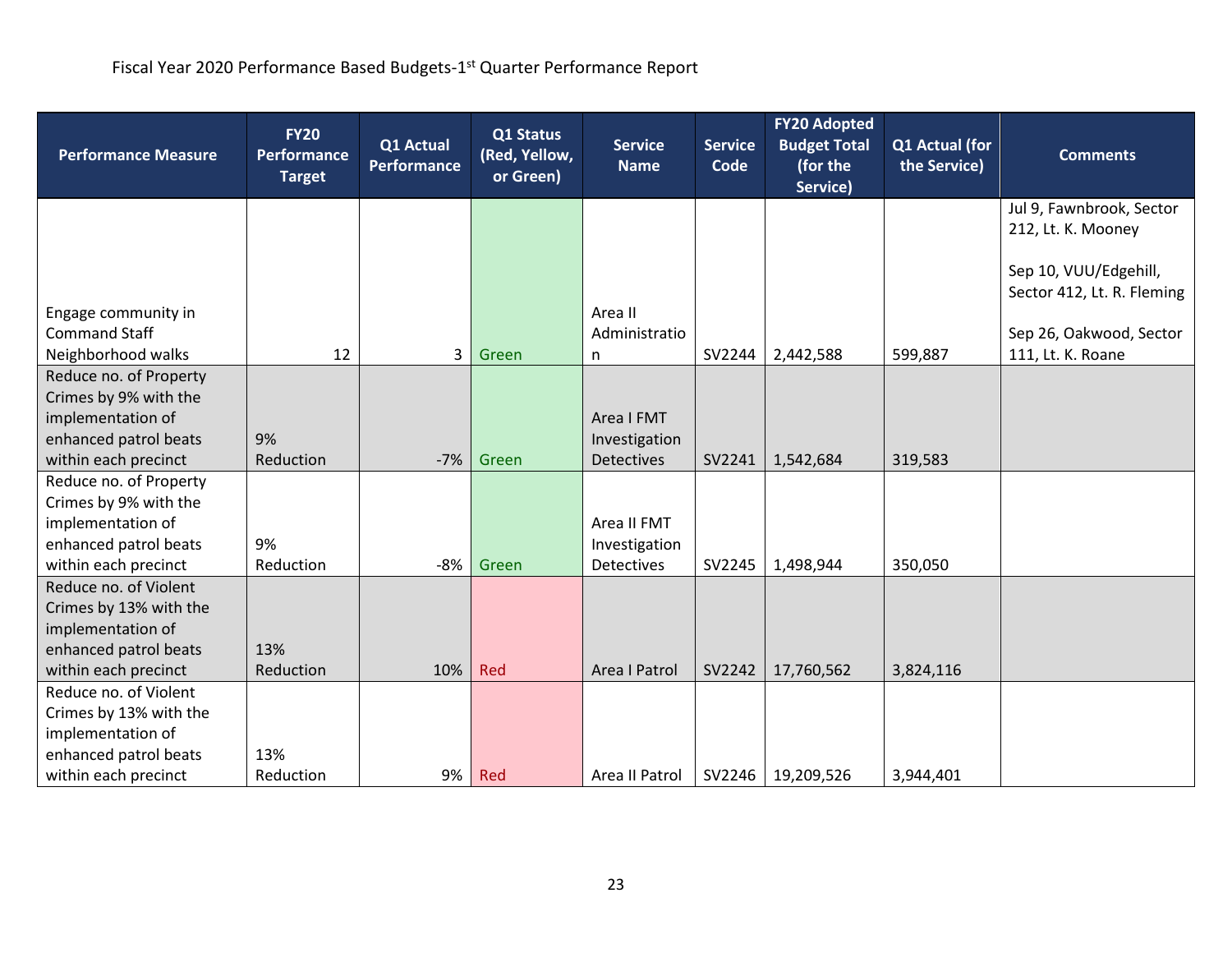| <b>Performance Measure</b>                                                      | <b>FY20</b><br><b>Performance</b><br><b>Target</b> | Q1 Actual<br><b>Performance</b> | Q1 Status<br>(Red, Yellow,<br>or Green) | <b>Service</b><br><b>Name</b>        | <b>Service</b><br>Code | <b>FY20 Adopted</b><br><b>Budget Total</b><br>(for the<br>Service) | Q1 Actual (for<br>the Service) | <b>Comments</b>                                                                                                                                                                                        |
|---------------------------------------------------------------------------------|----------------------------------------------------|---------------------------------|-----------------------------------------|--------------------------------------|------------------------|--------------------------------------------------------------------|--------------------------------|--------------------------------------------------------------------------------------------------------------------------------------------------------------------------------------------------------|
| Maintain 95% system<br>normal up-time reliability                               | 95%                                                | 95.90%                          | Green                                   | Management<br>Information<br>Systems | SV1011                 | 2,999,375                                                          | 454,177                        | 95.9% or 2,119 uptime<br>hours of 2,208 total<br>hours in 3rd qtr.<br>reporting period. No<br>major system downtime<br>in reporting period. All<br>downtime due to<br>scheduled system<br>maintenance. |
| Achieve 100% compliance<br>w/VA Records Retention<br>schedule for FOIA requests | 100%                                               | 100%                            | Green                                   | Legal Counsel                        | SV1601                 | 348,832                                                            | 86,324                         | 6.94 C.F. destroyed<br>during 3rd quarter                                                                                                                                                              |
|                                                                                 |                                                    |                                 |                                         |                                      |                        | 22,797,579<br>\$96,930,895                                         | 4,427,704<br>\$20,319,122      |                                                                                                                                                                                                        |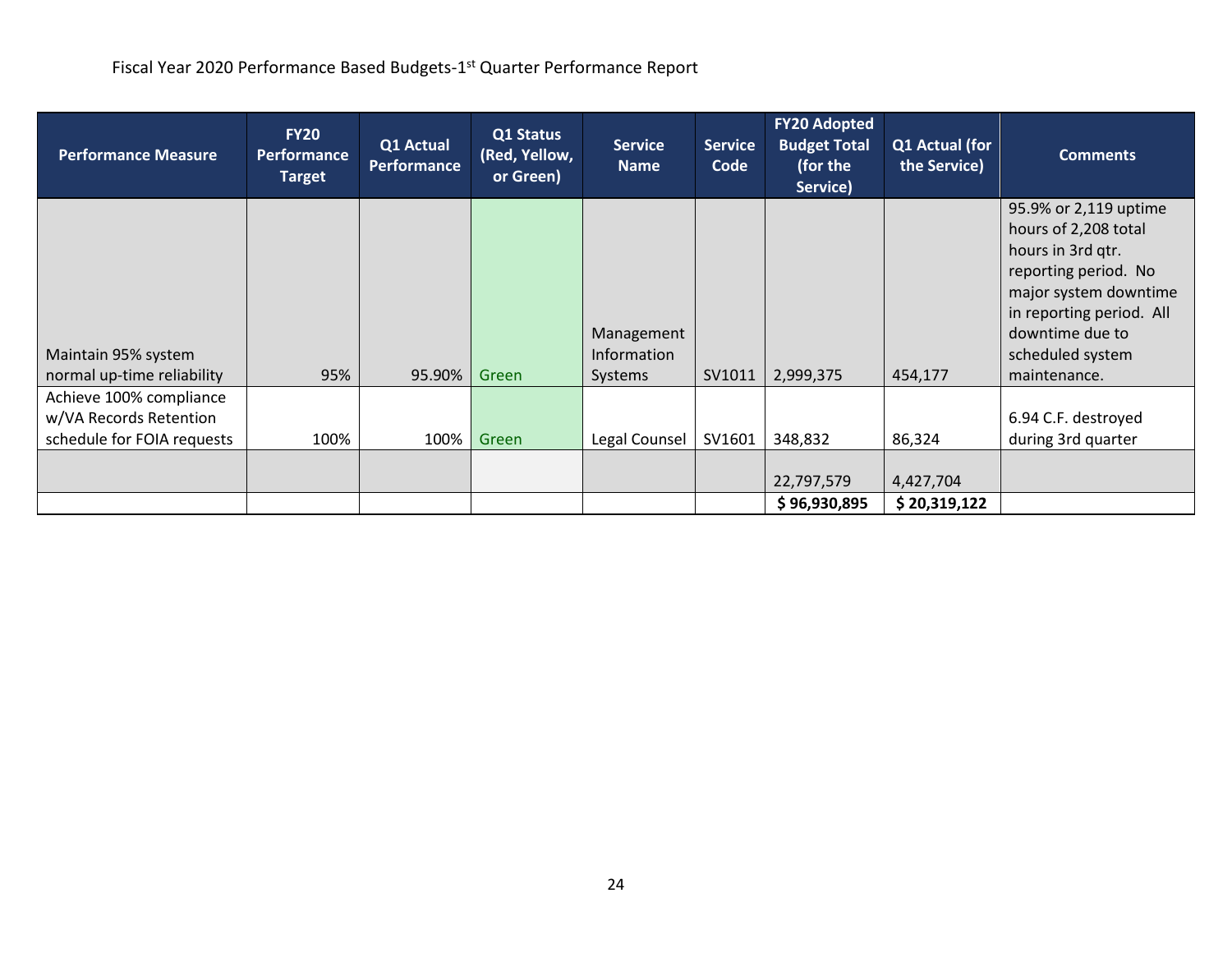### **PROCUREMENT DEPARTMENT OVERVIEW**

The Procurement Department supports the City by performing the procurement function in a customer-focused, strategic, ethical, and transparent manner while ensuring opportunities to diverse suppliers and complying with applicable governing laws and policies.

#### **MAYORAL PRIORITY AREA/S IMPACTED**

- Efficient & High-Quality Service Delivery
- Economic Empowerment

### **COUNCIL FOCUS AREA/S IMPACTED**

- Responsive, Accountable and Innovative Government
- Strategic Infrastructure Investment

### **PERFORMANCE TRENDS**





| <b>Administration (SV0801)</b>             | <b>Measures</b>                  | <b>FY19</b>   | <b>FY20</b>   | <b>FY20</b>    |
|--------------------------------------------|----------------------------------|---------------|---------------|----------------|
| Ensure contracts are renewed timely.       |                                  | <b>Actual</b> | <b>Target</b> | <b>Current</b> |
| Provide supplier/vendor customer           | Complete system access privilege | N/A           | 75%           | 95%            |
| service and assist with self-registration. | requests w/in five business days |               |               |                |
| Maintain contract, solicitation, and       | Clear supplier/vendor            | N/A           | 90%           | 95%            |
| vendor records. Manage surplus             | registrations w/in 10 business   |               |               |                |
| property. Manage department budget         | days                             |               |               |                |
| and resources.                             |                                  |               |               |                |